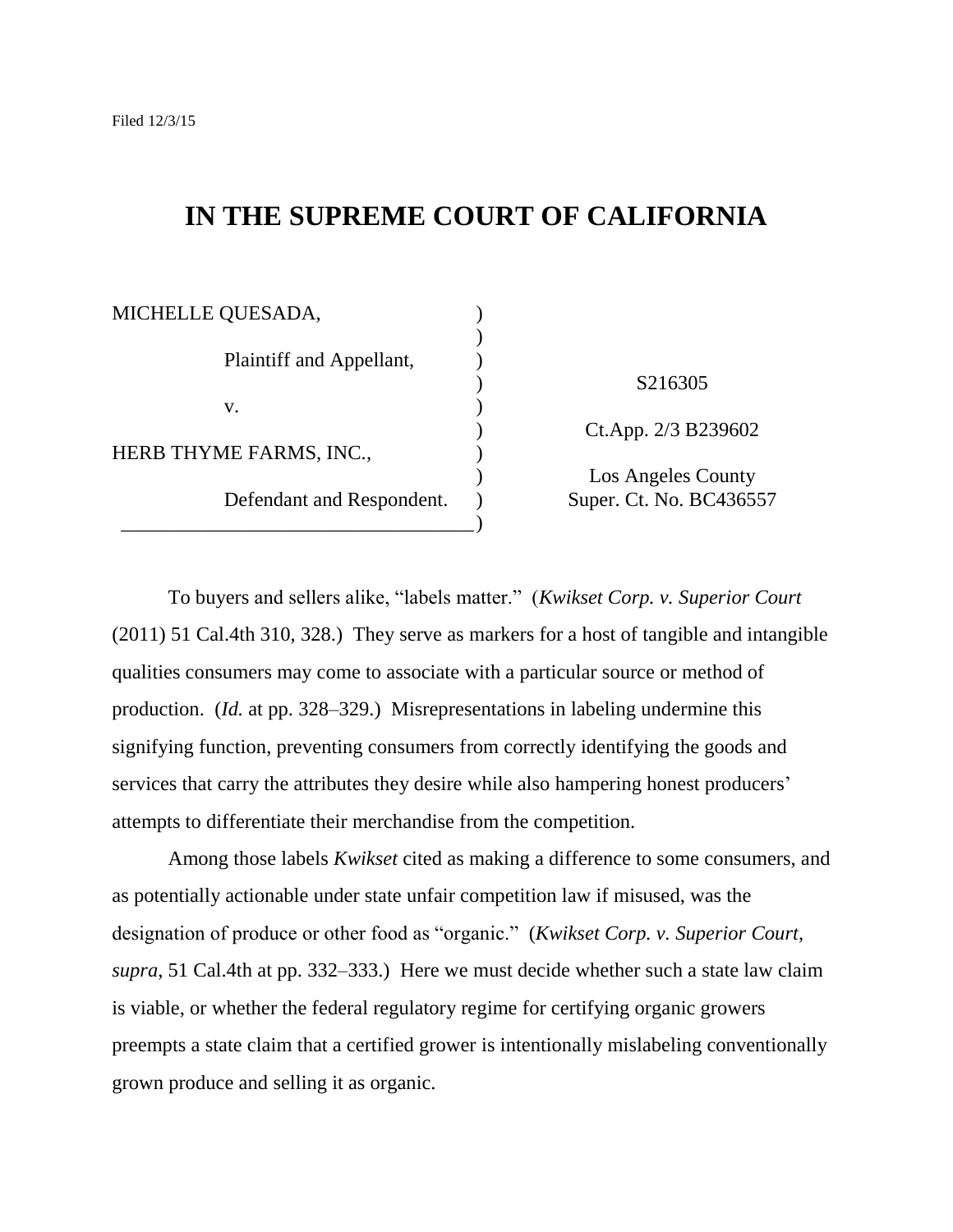We hold a state law claim that produce is being intentionally mislabeled as organic is not preempted. When Congress entered the field in 1990, it confined the areas of state law expressly preempted to matters related to certifying production as organic, leaving untouched enforcement against abuse of the label "organic." Moreover, a central purpose behind adopting a clear national definition of organic production was to permit consumers to rely on organic labels and curtail fraud. Accordingly, state lawsuits alleging intentional organic mislabeling promote, rather than hinder, Congress's purposes and objectives. Because the Court of Appeal concluded to the contrary, finding these state fraud claims impliedly preempted, we reverse its judgment.

## PROCEDURAL AND FACTUAL BACKGROUND

This case is a putative class action challenging an herb grower's marketing of its herbs as organic. Because this appeal follows the granting of a motion for judgment on the pleadings (Code Civ. Proc., § 438), we accept as true the allegations of the complaint (*Angelucci v. Century Supper Club* (2007) 41 Cal.4th 160, 166).

Defendant Herb Thyme Farms, Inc. (Herb Thyme), is a large herb-growing operation with multiple farms throughout California. Most of its farms use conventional growing methods, but one of its farms uses organic processes and has been properly certified by a registered certifying agent. When it comes time for distribution and marketing, however, Herb Thyme brings its conventionally grown and organic herbs to the same packing and labeling facility, processes them together, and sends blended conventional and organic herbs out under the same "Fresh Organic" label and packaging. As well, Herb Thyme packages and labels as organic some herbs that are entirely conventionally grown.

Plaintiff Michelle Quesada is a consumer who purchased Herb Thyme herbs at a premium in the belief they were, in fact, 100 percent organic. Her suit, filed as a class and representative action, challenges as false advertising and unfair competition Herb Thyme's practice of selling conventionally grown herbs under an organic label. The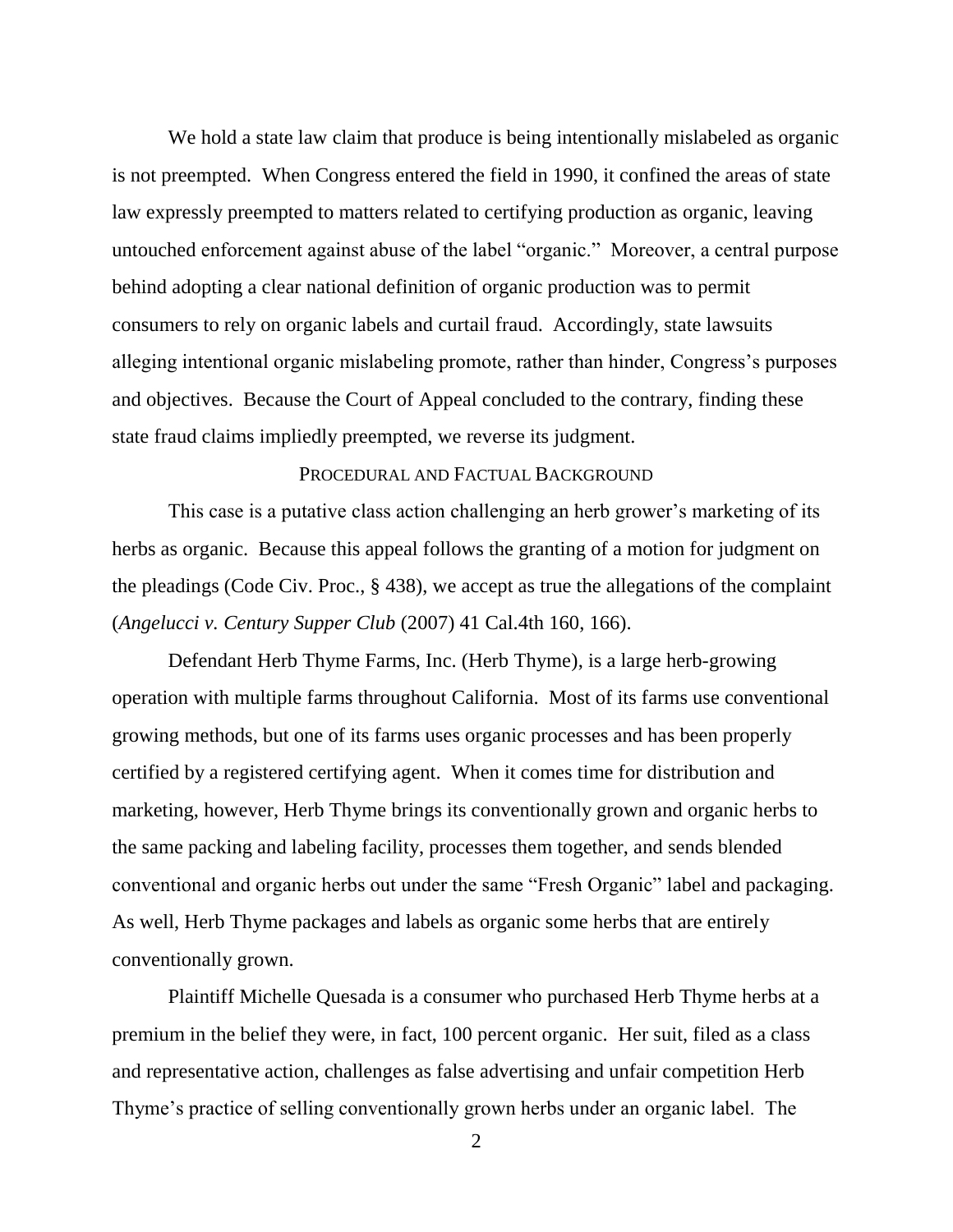operative complaint, the second amended complaint, alleges violations of the Consumers Legal Remedies Act (Civ. Code, § 1750 et seq.), unfair competition law (Bus. & Prof. Code, § 17200 et seq.), and false advertising law (Bus. & Prof. Code, § 17500 et seq.).

Herb Thyme sought judgment on the pleadings on federal preemption and primary jurisdiction grounds. The Organic Foods Production Act of 1990 (7 U.S.C. §§ 6501– 6522; Organic Foods Act), Herb Thyme argued, vests the United States Department of Agriculture (USDA) with exclusive authority to regulate the labeling and marketing of organic products and both expressly and impliedly preempts state truth-in-advertising requirements. In the alternative, Herb Thyme asked the trial court to defer action under primary jurisdiction principles unless and until an administrative complaint had been pursued through the USDA. The trial court agreed with both express and implied preemption arguments and entered a defense judgment.

The Court of Appeal affirmed. It disagreed with the trial court's finding of express preemption, reasoning that the express preemption provisions in the Organic Foods Act limited state organic certification programs but did not foreclose state false advertising suits. However, it agreed such suits were a potential obstacle to Congress's purposes and objectives of establishing uniform national standards for organic production and labeling, and thus impliedly preempted.

We granted review to consider these preemption questions.

## **DISCUSSION**

## I. *State and Federal Regulation of Organic Products*

The "first [use of] the word 'organic' to describe a method of farming in which the farmer strove for improved natural soil condition through the use of natural additions of manure and compost and the avoidance of chemical amendments" traces to the 1940s, perhaps not coincidentally the time when use of synthetic pesticides first became widespread. (Watnick, *The Organic Foods Production Act, the Process/Product Distinction, and a Case for More End Product Regulation in the Organic Foods Market*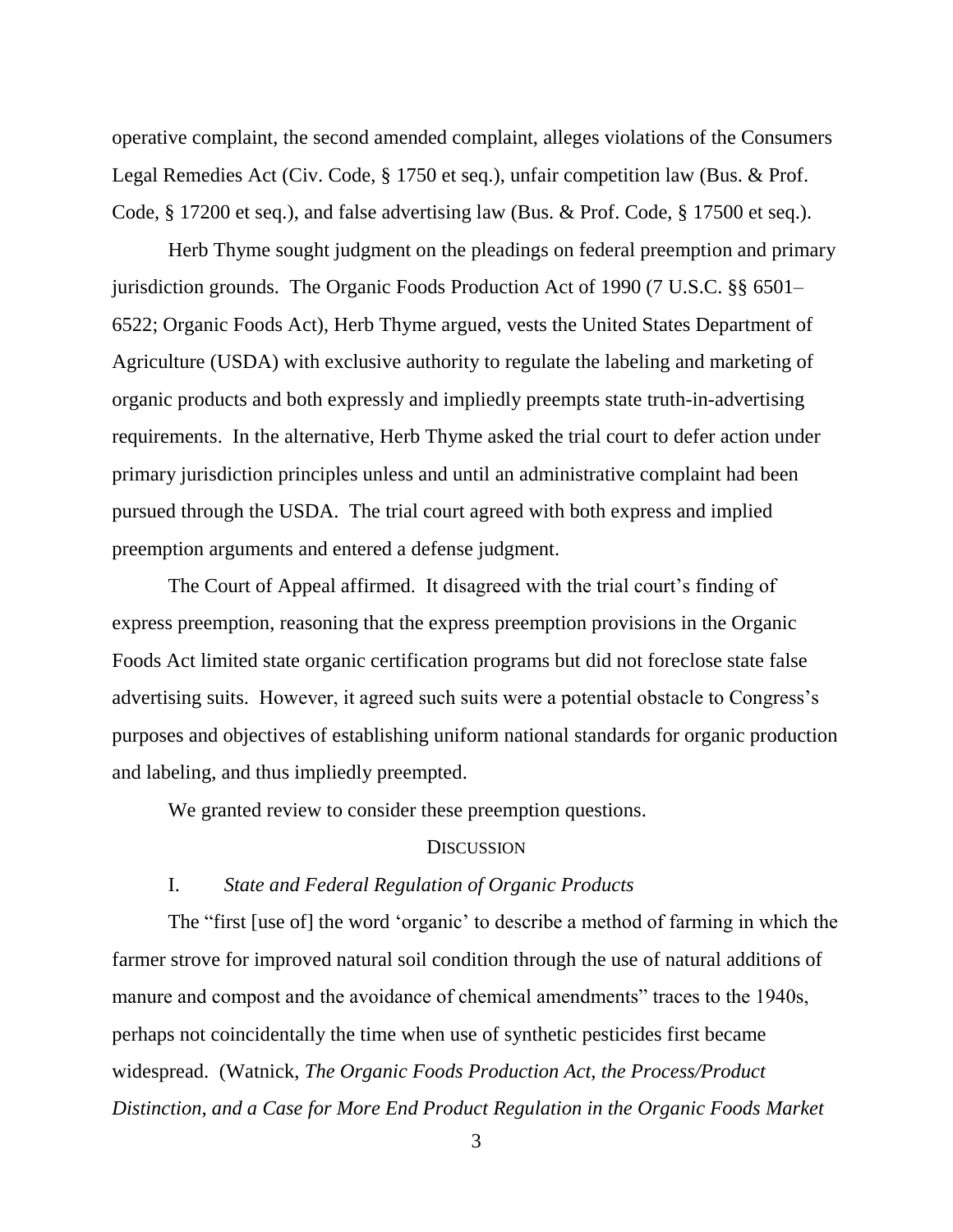(2014) 32 UCLA J. Envtl. L. & Pol'y 40, 45 & fn. 20 (Watnick); see Pasquinelli, *One False Move: The History of Organic Agriculture and Consequences of Non-Compliance with the Governing Laws and Regulations* (2010) 3 Golden Gate U. Envtl. L.J. 365, 368 & fn. 13.) Sales of organic products remained a niche industry for another generation, but by the 1970s a broader market for organic food had begun to emerge. (Amaditz, *The Organic Foods Production Act of 1990 and Its Impending Regulations: A Big Zero for Organic Food?* (1997) 52 Food & Drug L.J. 537, 538 (Amaditz); Lathrop, *Pre-empting Apples with Oranges: Federal Regulation of Organic Food Labeling* (1991) 16 J. Corp. L. 885, 886 (Lathrop).)

This nascent unregulated market was not without its problems. For one, the absence of any uniform, agreed-upon standards created consumer confusion: "Even the most sophisticated organic consumer finds it difficult to know, with certainty, what the term 'organic' really means." (Sen.Rep. No. 101-357, 2d Sess., p. 289 (1990), reprinted in 1990 U.S. Code Cong. & Admin. News, p. 4943.) For another, the combination of consumers willing to pay a premium for organic products and the absence of definite standards created incentives for sharp practices. (*Id.* at pp. 289–290, reprinted in 1990 U.S. Code Cong. & Admin. News, at pp. 4943–4944; Amaditz, *supra*, 52 Food & Drug L.J. at p. 539 ["Because no regulations existed, unscrupulous producers could proffer almost any organic claim to render their food more marketable.‖]; Lathrop, *supra*, 16 J. Corp. L. at pp. 890–891.)

The several states stepped in first. Oregon enacted a first-of-its-kind state organic certification law in 1973. (Or. Rev. Stat. former § 632.925; see Watnick, *supra*, 32 UCLA J. Envtl. L. & Pol'y at p. 45 & fn. 24; Lathrop, *supra*, 16 J. Corp. L. at pp. 886, 891.) California followed in 1979, modeling its statute on Oregon's template. (Health & Saf. Code, former §§ 26469, 26569.11–26569.17, 26850.5–26850.6, added by Stats. 1979, ch. 914, pp. 3143–3149; see Bones, *State and Federal Organic Food Certification Laws: Coming of Age?* (1992) 68 N.D. L.Rev. 405, 410; Lathrop, at p. 891.) By 1990, 22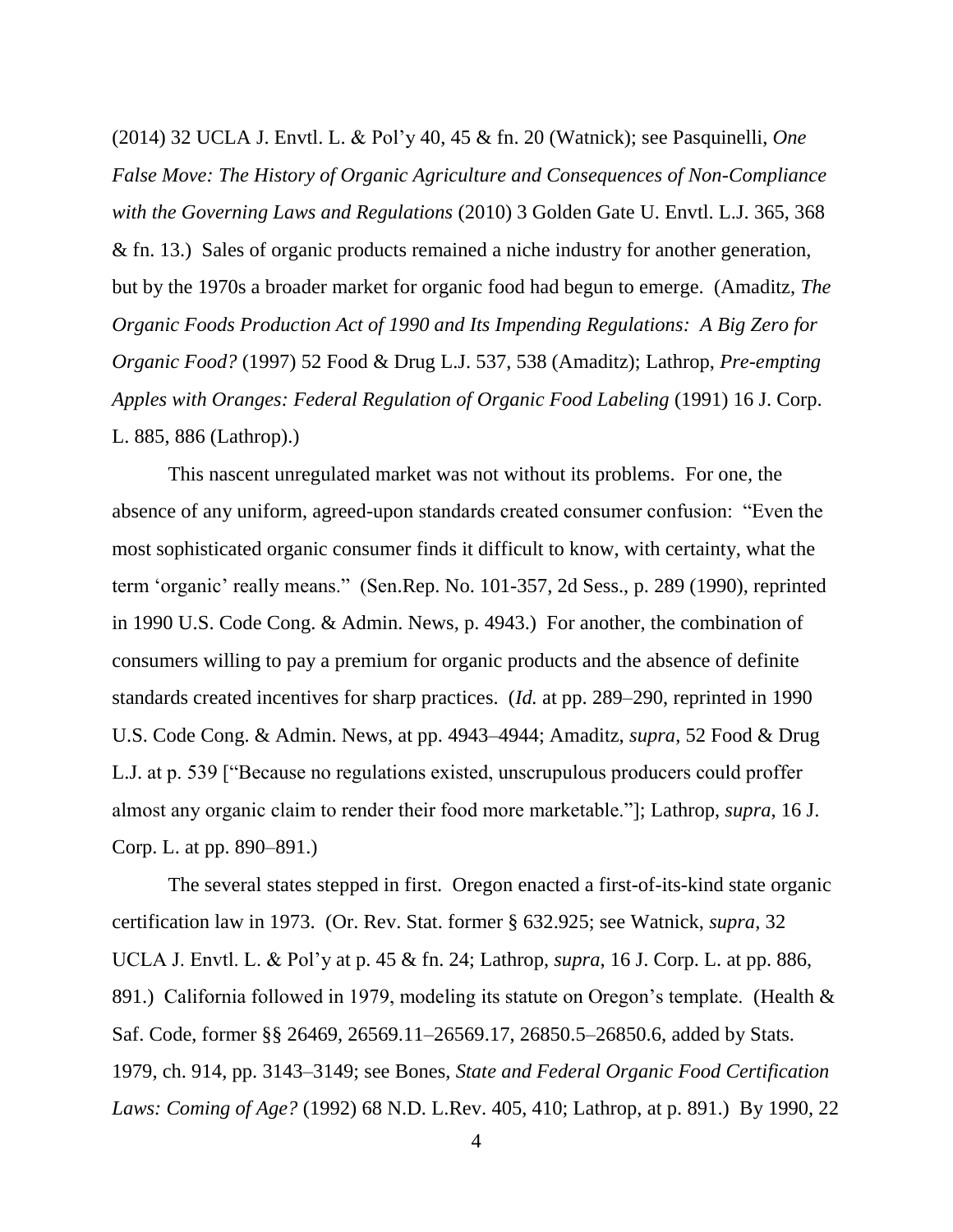states had some form of regulation of organic production. (Sen.Rep. No. 101-357, 2d Sess., p. 289, *supra*, reprinted in 1990 U.S. Code Cong. & Admin. News, p. 4943; Bones, at p. 408 & fns. 11–13; Lathrop, at pp. 891–892 & fn. 53.)

Frustratingly, however, no two state laws were the same. (Sen.Rep. No. 101-357, 2d Sess., p. 289, *supra*, reprinted in 1990 U.S. Code Cong. & Admin. News, p. 4943.) This multiplicity of certification procedures and standards presented ongoing difficulties for both consumers and the marketplace. (*Ibid.* ["While State action represents a positive step forward for the organic foods industry, the differing state laws have also [led] to consumer confusion and troubled interstate commerce.‖].) Seeking uniformity, the organic producer community lobbied for federal regulation. (*Id.* at p. 290, reprinted in 1990 U.S. Code Cong. & Admin. News, p. 4944; Franzen, *Will GATT Take a Bite Out of the Organic Food Production Act of 1990?* (1998) 7 Minn. J. Global Trade 399, 401.)

In 1990, Congress responded. The Organic Foods Act (7 U.S.C. § 6501 et seq.) directs the establishment of national baseline standards for the production, labeling, and sale of organic products. Aside from prohibiting the use of synthetic chemicals, the act itself does not define organic production. (*Id.*, § 6504; see Sen.Rep. No. 101-357, 2d Sess., p. 292, *supra*, reprinted in 1990 U.S. Code Cong. & Admin. News, p. 4946 [acknowledging that "[o]rganically produced food defies simple definition"].) It leaves that task to the USDA, which is to issue regulations supplying suitable definitions. (7 U.S.C. §§ 6517–6518, 6521(a).) Complementary state standards are permitted and, with the USDA's approval, may be more stringent than federal standards. (*Id.*, § 6507(b); Sen.Rep. No. 101-357, 2d Sess., pp. 295, 567, *supra*, reprinted in 1990 U.S. Code Cong. & Admin. News, pp. 4949, 5221.) The act also does not establish certification procedures, but again directs the USDA to do so. (7 U.S.C. § 6503.) Producers may label and sell their products as organic only if they have been produced in compliance with an approved organic plan. (*Id.*, §§ 6504, 6505(a), 6506(a)(2), 6513.) Individual plan approval must come from either state officials or private certifying agents. (*Id.*,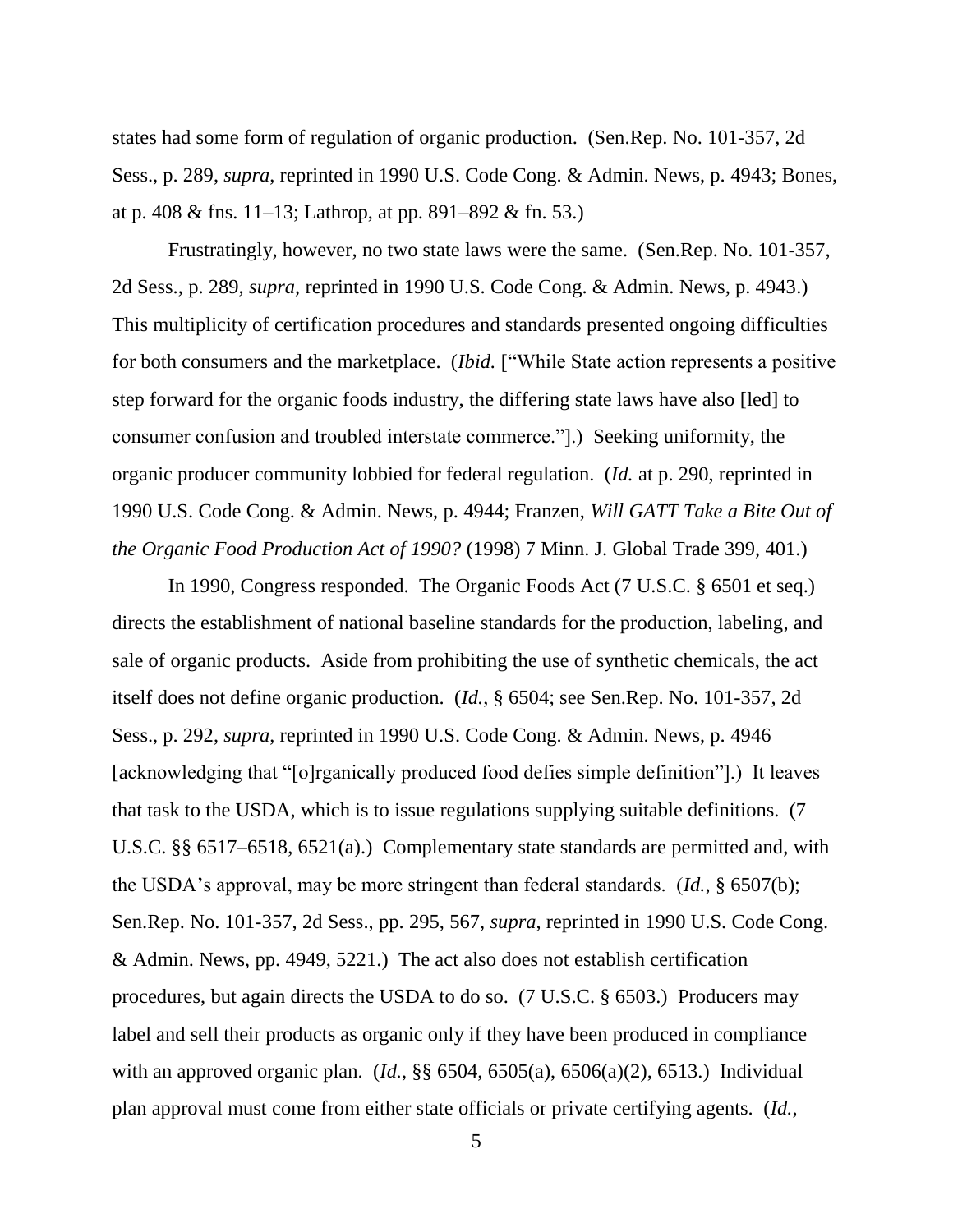§§ 6513(a), 6514(a).) Producers who have been certified may label their products as organic and use the official USDA Organic seal.**1**

After some delay, the USDA in 2000 issued its final rule adopting implementing regulations, with the regulations to take effect in 2002. (65 Fed.Reg. 80548 (Dec. 21, 2000).) The final rule establishes detailed production and handling requirements for any product being sold as organic. (7 C.F.R. §§ 205.105, 205.200–205.290, 205.600–205.607 (2015).) The rule regulates organic labeling, including establishing the precise compositional requirements for products labeled " '100 percent organic,' " " 'organic,' " and " 'made with organic . . . ingredients.' "  $(Id, \S \S 205.300-205.309 (2015).)^2$  As the Organic Foods Act had contemplated, the final rule also sets out the procedure for states to draft their own organic regulatory programs (including more restrictive requirements) and submit them for USDA approval. (*Id.*, §§ 205.620–205.622 (2015).) Other portions of the final rule spell out the details of producer certification. (*Id.*, §§ 205.400–205.406  $(2015).$ 

Thereafter, California became the first state to have its own organic program approved. (See Food & Agr. Code, §§ 46000–46029; Health & Saf. Code, §§ 110810– 110959.) The California Organic Products Act of 2003 incorporates by reference federal regulations under the Organic Products Act. (Food & Agr. Code, § 46002, subd. (a).) Additionally, it grants authority to the Secretary of the Department of Food and

**1** This is the mark:

 $\overline{a}$ 



<sup>&</sup>lt;sup>2</sup> For example, products labeled "organic" must contain "not less than 95 percent organically produced raw or processed agricultural products.‖ (7 C.F.R. § 205.301(b) (2015).) Moreover, any nonorganic components are subject to their own restrictions and requirements. (*Ibid.*)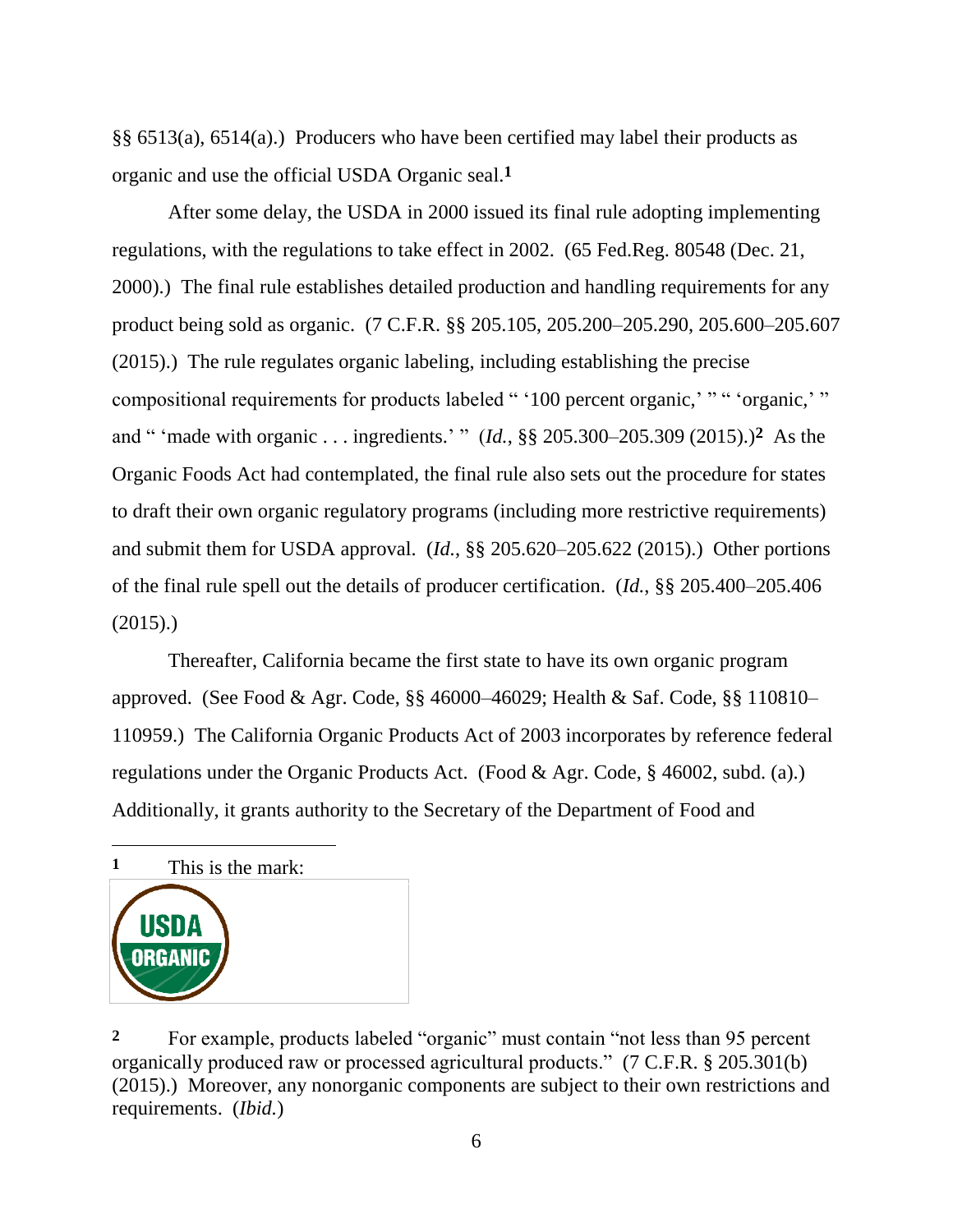Agriculture to maintain lists of registered certified organic producers and handlers, conduct inspections of organic operations, and adopt additional regulations governing organic production. (Food & Agr. Code, §§ 46002, subd. (b), 46003.5, 46013.1, 46013.2, 46014.4, 46018.1; Health & Saf. Code, § 110950.)

With respect to enforcement, the federal Organic Foods Act imposes civil penalties for labeling or selling products as organic when the act has not been complied with. (7 U.S.C. § 6519(a).) The act contemplates a cooperative state-federal enforcement regime. (Sen.Rep. No. 101-357, 2d Sess., p. 304, *supra*, reprinted in 1990 U.S. Code Cong. & Admin. News, p. 4958 ["The Committee expects that enforcement responsibilities will be shared among the Secretary [of the USDA], the governing State officials, and the certifying agents.‖].) As noted, states may establish organic certification programs (7 U.S.C. § 6507); once federally approved, these state programs take principal responsibility for certifying growers and instituting administrative proceedings for noncompliance with the governing standards (7 C.F.R. § 205.668(b) (2015)). California's state program authorizes anyone to file a complaint concerning noncompliance (Food & Agr. Code, §§ 46004, 46016.1, subd. (a); Health & Saf. Code, § 110940, subd. (a)) and authorizes both the Secretary of the Department of Food and Agriculture and county agricultural commissioners to conduct investigations and impose civil penalties (Food & Agr. Code, §§ 46000, subd. (b), 46016.1–46017; Health & Saf. Code, §§ 110915, 110930, 110940). County agricultural commissioners may also ask their district attorneys to bring enforcement actions. (Food & Agr. Code, §§ 46006, 46018.2.)

We must decide whether this regulatory framework leaves room for claims under state laws of general application targeting fraud and misrepresentation.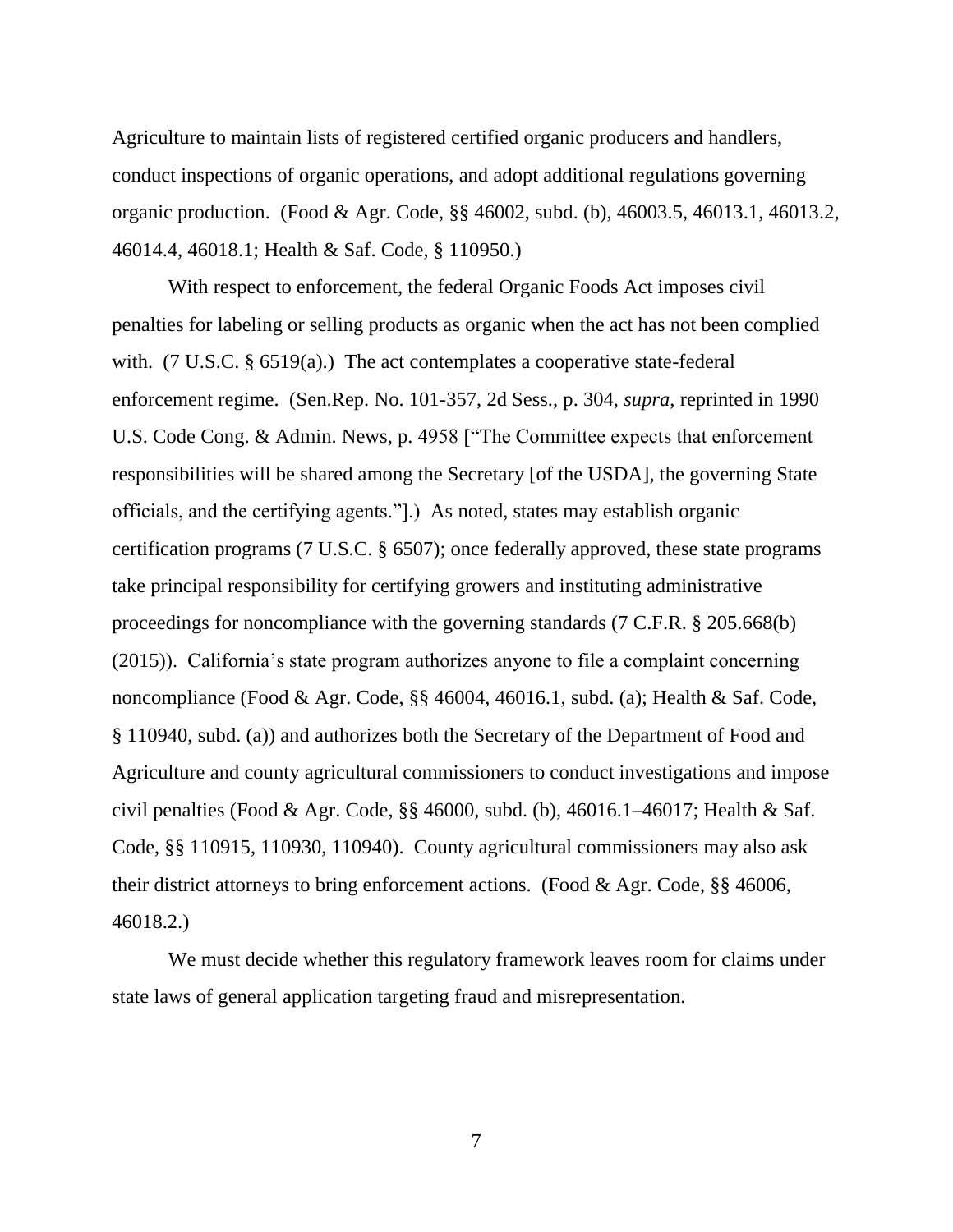## II. *Preemption*

## A. *General Principles*

―The supremacy clause of the United States Constitution establishes a constitutional choice-of-law rule, makes federal law paramount, and vests Congress with the power to preempt state law.‖ (*Viva! Internat. Voice for Animals v. Adidas Promotional Retail Operations, Inc.* (2007) 41 Cal.4th 929, 935; see U.S. Const., art. VI, cl. 2; *Arizona v. United States* (2012) 567 U.S. \_\_\_, \_\_\_ [183 L.Ed.2d 351, 368, 132 S.Ct. 2492, 2500].) Similarly, federal agencies, acting pursuant to authorization from Congress, can issue regulations that override state requirements. (See, e.g., *Wyeth v. Levine* (2009) 555 U.S. 555, 576; *Hillsborough County v. Automated Medical Labs.* (1985) 471 U.S. 707, 713; *Dowhal v. SmithKline Beecham Consumer Healthcare* (2004) 32 Cal.4th 910 , 919, 934–935.) Preemption is foremost a question of congressional intent: did Congress, expressly or implicitly, seek to displace state law? (*Wyeth*, at p. 565; *Jankey v. Lee* (2012) 55 Cal.4th 1038, 1048.)

We have identified several species of preemption. Congress may expressly preempt state law through an explicit preemption clause, or courts may imply preemption under the field, conflict, or obstacle preemption doctrines. (*Brown v. Mortensen* (2011) 51 Cal.4th 1052, 1059; *In re Jose C.* (2009) 45 Cal.4th 534, 550; *Viva! Internat. Voice for Animals v. Adidas Promotional Retail Operations, Inc.*, *supra*, 41 Cal.4th at pp. 935– 936.) Two of these are at issue here: express preemption and obstacle preemption. The burden is on Herb Thyme, the party asserting preemption, to demonstrate either applies. (*Viva!*, at p. 936; *Bronco Wine Co. v. Jolly* (2004) 33 Cal.4th 943, 956.)

## B. *Express Preemption*

Herb Thyme contends the Organic Foods Act expressly preempts suit under general state consumer laws because it comprehensively displaces state remedies and enforcement procedures. We conclude, as the Court of Appeal did, that the act's express preemptive effect is substantially narrower and does not extend to the claims here.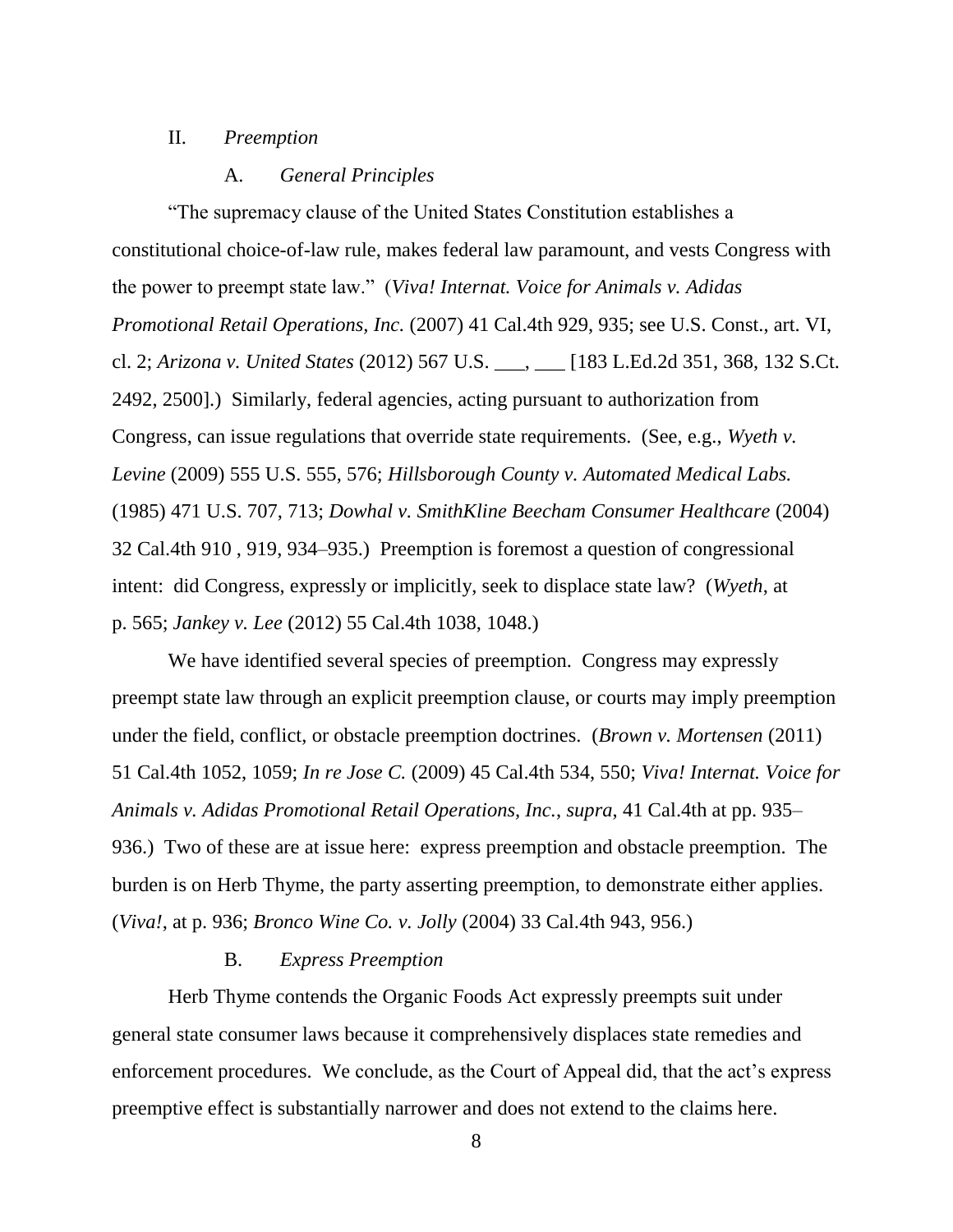We begin with the statutory text, necessarily the source of the best evidence concerning the breadth of Congress's preemptive intent. (*Brown v. Mortensen*, *supra*, 51 Cal.4th at pp. 1059–1060.) "[O]ur task is to ' "identify the domain expressly preempted." '" (*Id.* at p. 1062.)

The Organic Foods Act's provisions explicitly displace state law in two regards. First, they set aside existing state standards for what it means to produce something organically. (7 U.S.C. § 6505(a)(1).)**3** The Organic Foods Act effectively federalizes the term "organic"—an agricultural product is, and may be labeled as, organic if and only if it has been produced in accordance with federally approved standards for what that term is to mean.**4** The many occasionally conflicting state definitions growers and consumers had had to cope with before are no more, largely supplanted by a single federal definition. (See Sen.Rep. No. 101-357, 2d Sess., p. 289, *supra*, reprinted in 1990 U.S. Code Cong. & Admin. News, p. 4943; 65 Fed.Reg. 80548, 80664, 80682 (Dec. 21, 2000).)**5**

Second, the Organic Foods Act federalizes certification, the process by which growers may seek to demonstrate their production methods comply with the uniform federal standard. At the time of enactment, growers faced a patchwork of differing regulations, with dozens of entities offering certification and state requirements varying widely from jurisdiction to jurisdiction. (65 Fed.Reg. 80548, 80664 (Dec. 21, 2000).)

**<sup>3</sup>** This provision reads: "On or after October 1, 1993—[¶] (A) a person may sell or label an agricultural product as organically produced *only* if such product is produced and handled in accordance with this chapter; and [¶] (B) no person may affix a label to, or provide other market information concerning, an agricultural product if such label or information implies, directly or indirectly, that such product is produced and handled using organic methods, *except in accordance with this chapter*." (7 U.S.C. § 6505(a)(1), italics added.)

There are exceptions relating to processed foods and very small growers (see 7) U.S.C.  $\S$  6505(c), (d)), but they are not implicated here.

**<sup>5</sup>** States may append their own additional requirements, but only after receiving federal approval. (7 U.S.C. §§ 6506(d), 6507(b); 7 C.F.R. § 205.620 (2015).)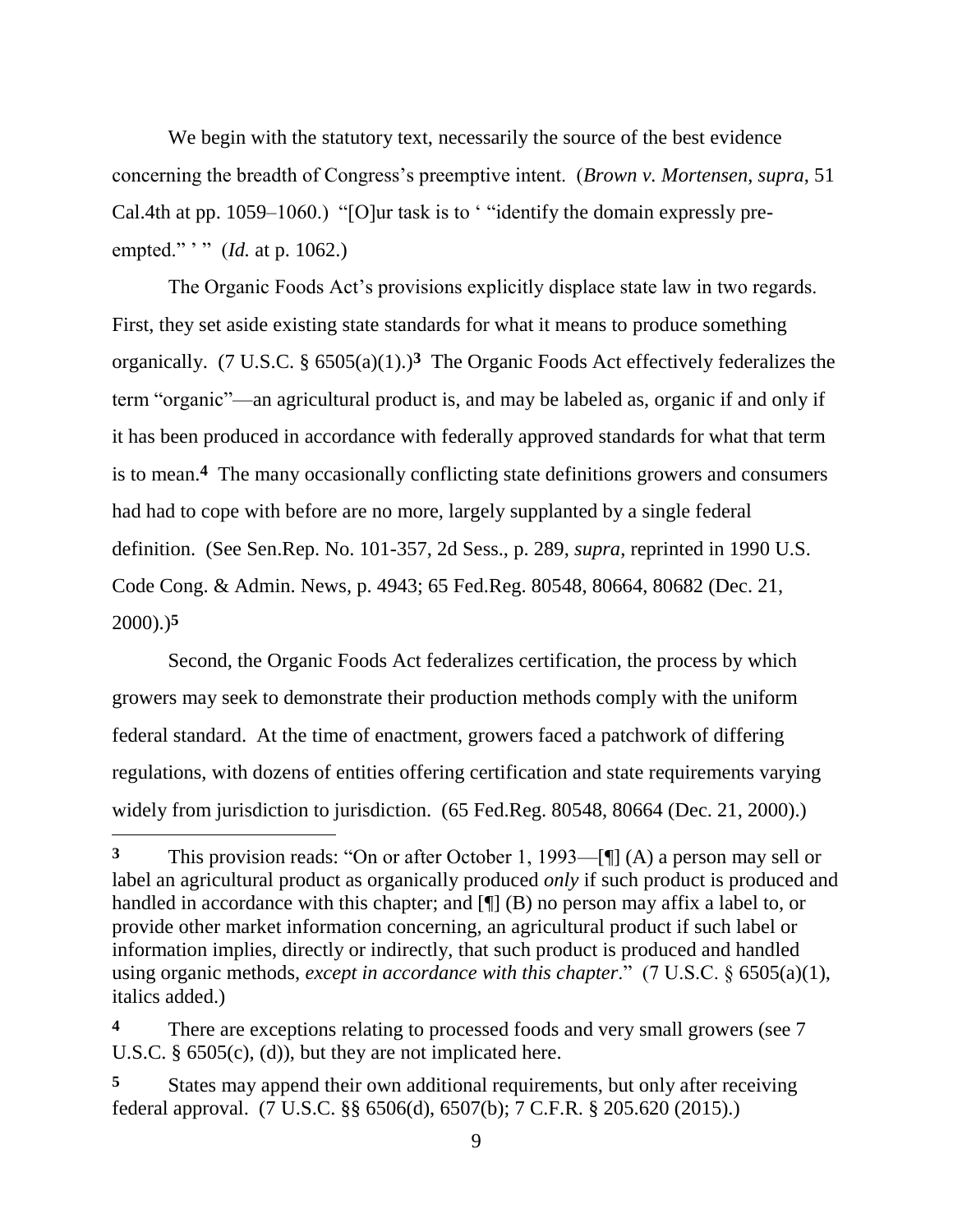Under the Organic Foods Act, the USDA is directed to establish a federal certification program. (7 U.S.C. § 6503(a).) States are permitted to establish their own certification programs (*id.*, § 6503(b)), but these programs must be approved by the USDA before taking effect (*id.*, § 6507(a); 7 C.F.R. § 205.620(e) (2015)). Certification, whether under the USDA's national program or under a federally approved state program, is to be carried out only by certifying agents who themselves have been federally accredited. (7 U.S.C. §§ 6503(d), 6513(a), 6514; 7 C.F.R. §§ 205.500–205.510 (2015).)

These provisions establish federal exclusivity in the affected domains. Whether production processes qualify as organic is to be measured " $only \dots$  in accordance with" the provisions of the Organic Foods Act. (7 U.S.C.  $\S$  6506(a)(1)(A), italics added.) Use of an organic label requires certification, which may be issued only by federally approved certifying agents and only pursuant to a federal certification program, or federally approved state certification program. The effect of these provisions, as the USDA observed in its final rule implementing regulations under the act, is that "[s] tates and local jurisdictions are preempted . . . from creating programs of accreditation" for certifying agents and, further, "[s]tates also are preempted . . . from creating certification programs to certify organic farms or handling operations" except as approved by the USDA. (65 Fed.Reg. 80548, 80682 (Dec. 21, 2000).)

In contrast, no similar language of exclusivity is included in the provisions of the Organic Foods Act governing sanctions for misuse of the organic label. The act provides for, inter alia, potential civil fines of up to \$10,000 and ineligibility for certification for a period of five years. (7 U.S.C. § 6519(c).) But unlike those portions of the Organic Foods Act governing the standards for organic production and certification, nothing in section 6519(c) suggests these federal remedies are intended to displace whatever state law remedies might exist for deception. (See 7 C.F.R. §§ 205.660–205.668 (2015) [discussing enforcement without suggesting displacement of preexisting state remedies for fraud].) The same is true of section 6520 and the regulations adopted pursuant to it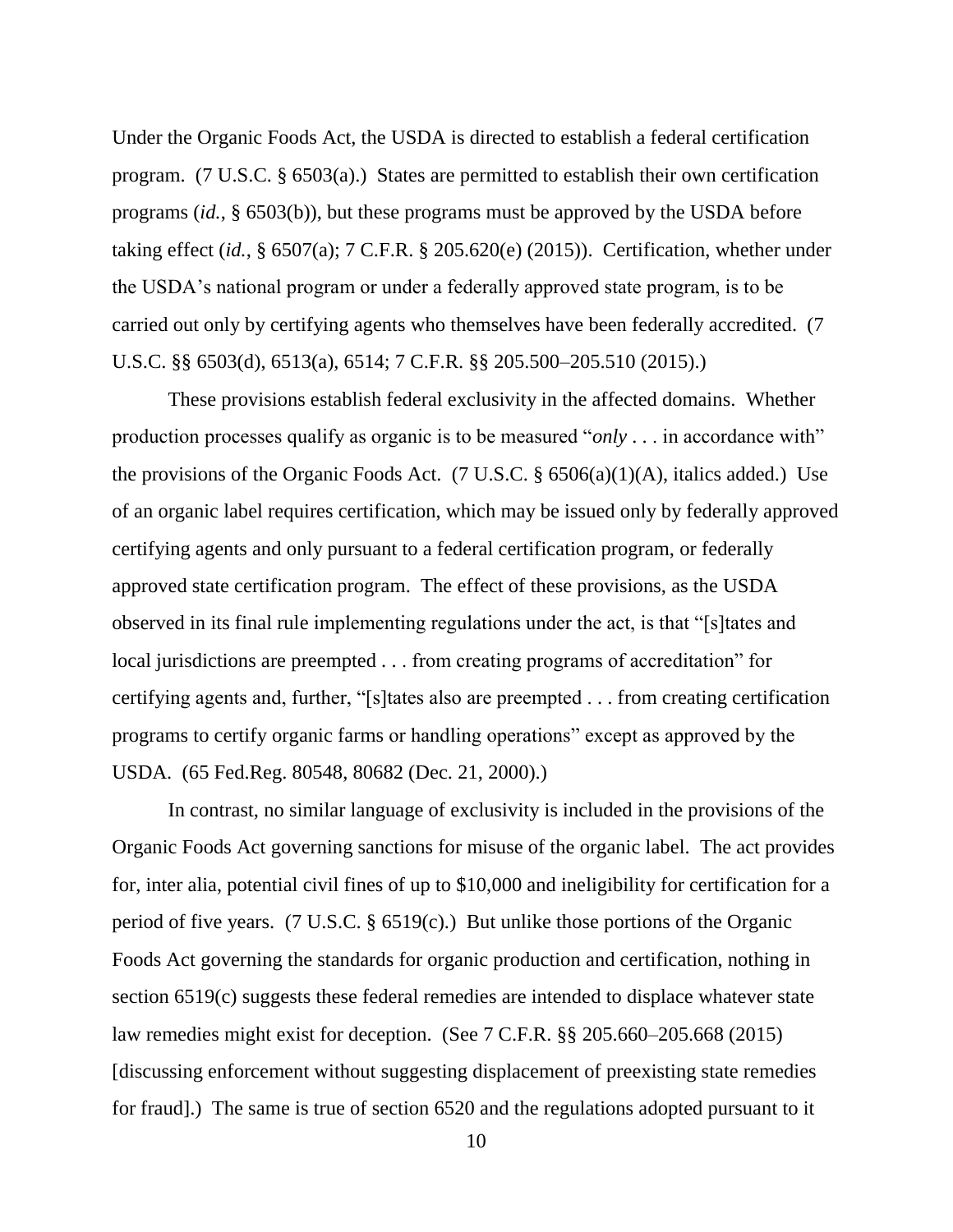(see 7 C.F.R. §§ 205.680–205.681 (2015)), which establish the procedures for growers to challenge state or federal government actions; they too do not address or suggest displacement of state consumer actions. As a matter of express preemption, we have no reason to conclude Congress intended its federal remedies as not only a floor—ensuring that, whatever else state law might provide for, some teeth would back up the new federal regulation of organic labeling—but also a ceiling, with states prohibited from continuing to augment these limited remedies. On the subject of state consumer-deception laws of general application, the text of the Organic Foods Act offers only silence.

Notably, the Organic Foods Act permits states to adopt more stringent standards governing organic production. (7 U.S.C. § 6507(b).) The standards it imposes are minimum, not absolute, standards. If the act operates that way even in areas where it explicitly preempts state law, then it is all the more difficult to infer that in matters of enforcement, where no explicit preemption language is used, Congress clearly intended to demand exclusivity and not simply provide a floor.

Consistent with this view of the text, those courts to consider the reach of the Organic Foods Act have found no express preemption of state consumer protection lawsuits. In *In re Aurora Dairy Corp. Organic Milk Marketing* (8th Cir. 2010) 621 F.3d 781, the Eighth Circuit considered and rejected the argument that the act expressly preempted state mislabeling claims. It recognized the limited nature of express preemption under the act, which extends to state standards and certification programs not approved by the USDA but no further. In contrast, "Congress did *not* expressly preempt state tort claims, consumer protection statutes, or common law claims." (*Id.* at p. 792.) Federal trial courts have arrived at the same conclusion. (See *Jones v. ConAgra Foods, Inc.* (N.D.Cal. 2012) 912 F.Supp.2d 889, 894–895 [claim under California unfair competition and false advertising laws that "organic" food is mislabeled because it contains disqualifying ingredients is not expressly preempted]; *Brown v. Hain Celestial Group, Inc.* (N.D.Cal. 2012) 2012 U.S. Dist. Lexis 108561, p. \*26 [same].) In *Brown*,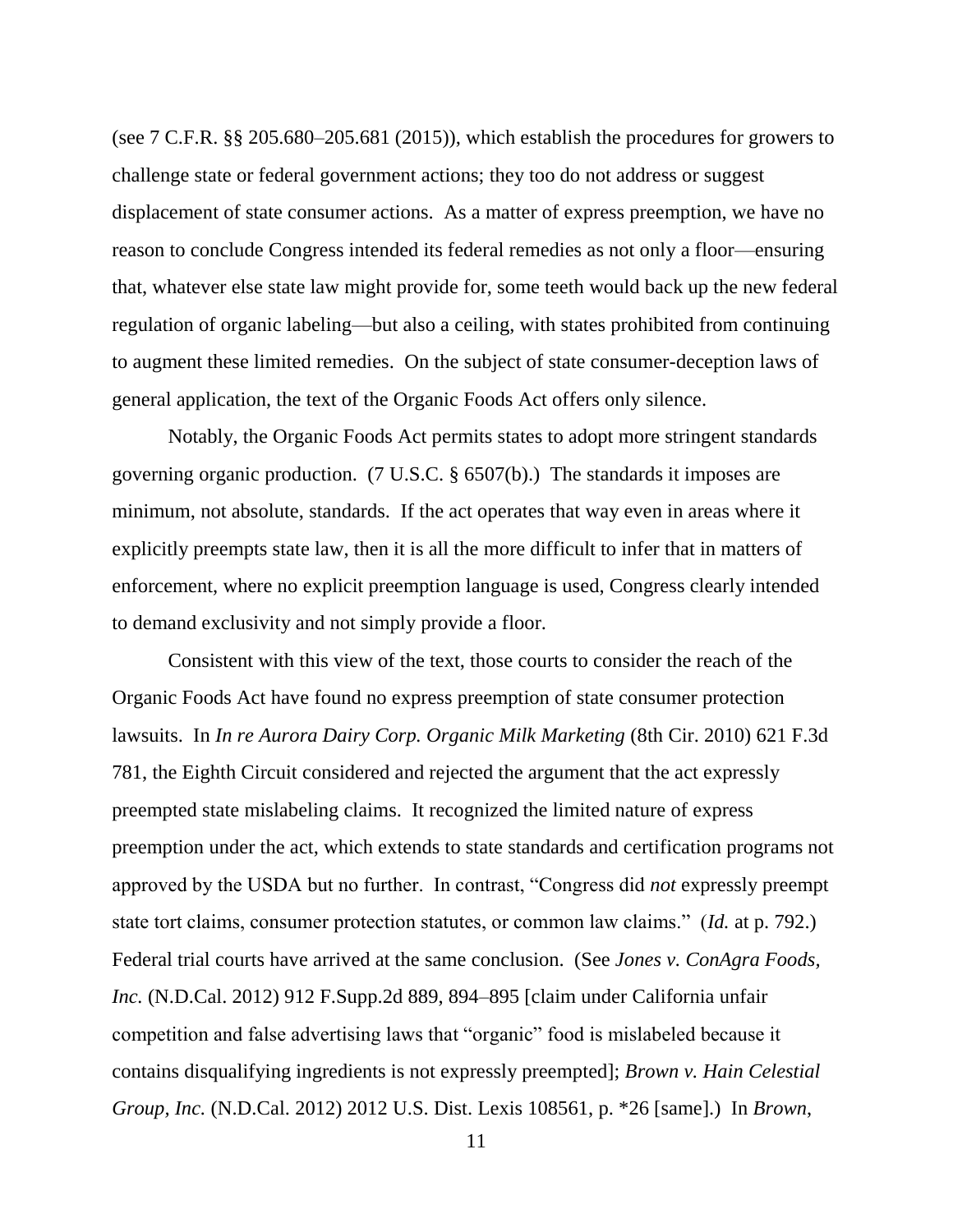for example, the court rejected an argument for express preemption of any state law claims challenging whether a product was properly labeled "organic," holding instead that only independent state certification laws were preempted. (*Brown*, at pp. \*25–\*26.) To hold otherwise "would mean that a consumer would have no protection against deceptive or fraudulent labeling based on the use of the term 'organic,' " despite "the absence of clear congressional intent to do this." (*Id.* at p. \*26.)

Herb Thyme relies on one additional district court case, *All One God Faith, Inc. v. The Hain Celestial Group, Inc.* (N.D.Cal. 2012) 2012 U.S. Dist. Lexis 111553, 2012-2 Trade Cas. (CCH) ¶ 78,018, to support its argument, but that decision is inapposite. The case involved a federal Lanham Act mislabeling claim, not a state claim, and the court concluded the claim was barred on grounds of primary jurisdiction, not preemption. Moreover, the principal authority the court relied upon, *POM Wonderful LLC v. Coca-Cola Co.* (9th Cir. 2012) 679 F.3d 1170, was subsequently reversed by *POM Wonderful LLC v. Coca-Cola Co.* (2014) 573 U.S. \_\_\_ [189 L.Ed.2d 141, 134 S.Ct. 2228].

Noting the Organic Foods Act preempts existing state organic certification programs and requires future certification programs to be submitted for federal approval (7 U.S.C. § 6507; 65 Fed.Reg. 80548, 80682 (Dec. 21, 2000)), Herb Thyme argues the scope of express preemption reaches beyond certification of grower processes and agents to laws of general application that might otherwise provide private causes of action for mislabeling and deception. The only remedies for mislabeling, it maintains, are those in the act, except insofar as a state submits additional remedies to the USDA for approval under section 6507. Herb Thyme analogizes to the federal regulation of workplace safety under the Occupational Safety and Health Act (29 U.S.C. § 651 et seq.), which it contends preempts all state regulations affecting the covered subject matter except insofar as they have been submitted to the appropriate federal agency for approval.

However, by its terms, section 6507 requires only the submission of *certification programs*, the state programs pursuant to which state officials and certifying agents will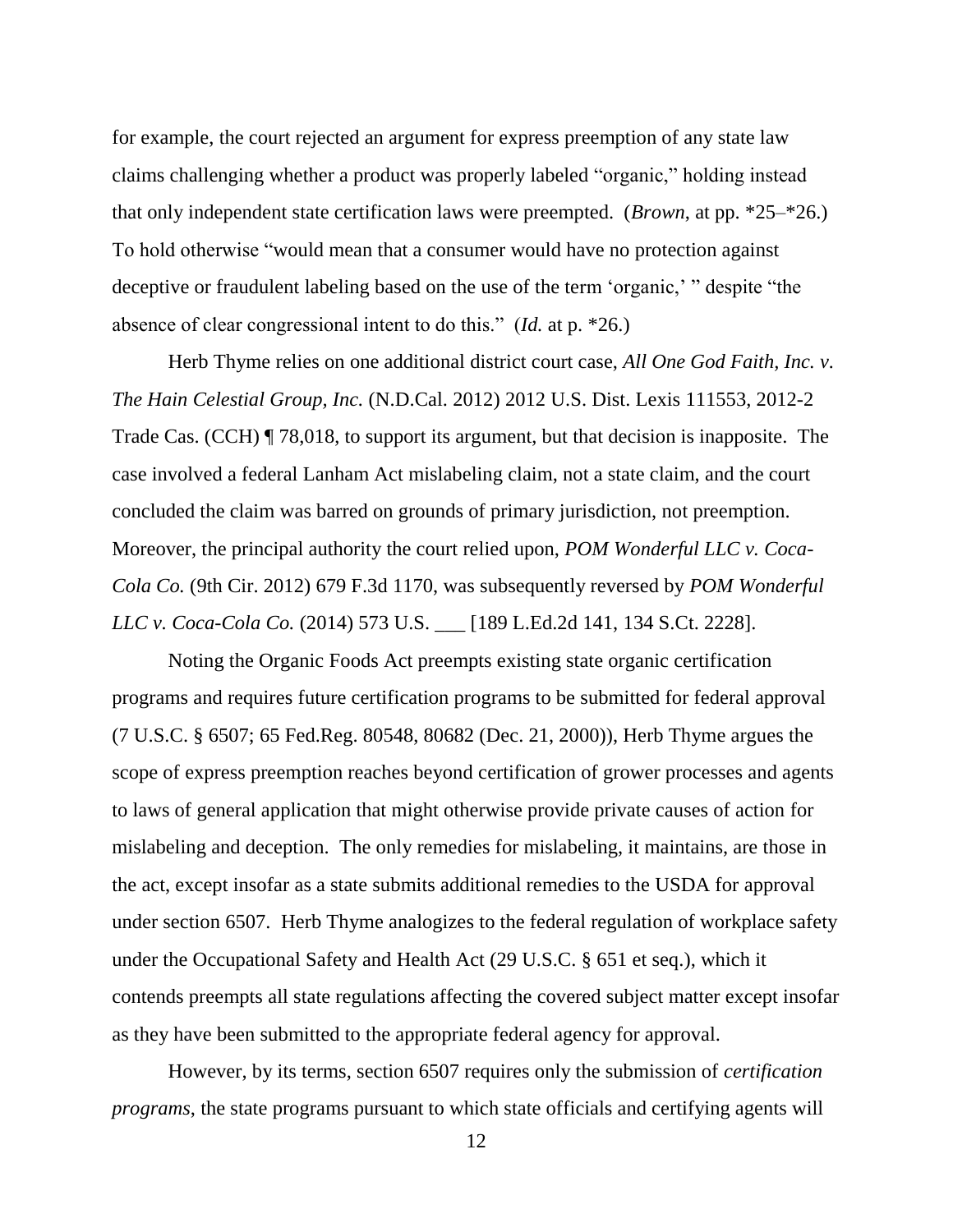grant or revoke certification of the processes used by farms and handling operations within a state's borders. (See 7 U.S.C. §§ 6506(d), 6507; 7 C.F.R. §§ 205.620–205.622 (2015).) Nor does the analogy to workplace safety regulation provide assistance. The federal approval requirement under the Occupational Safety and Health Act is facially broader, extending to any "State plan for the development of [occupational safety and health] standards *and their enforcement*." (29 U.S.C. § 667(b), italics added.) No corresponding provision of the Organic Foods Act raises any possibility of subjecting enforcement mechanisms to federal approval. Moreover, even under the Occupational Safety and Health Act, "state laws of general applicability  $\ldots$  that do not conflict with OSHA standards and that regulate the conduct of workers and nonworkers alike would generally not be pre-empted.‖ (*Gade v. National Solid Wastes Management Assn.* (1992) 505 U.S. 88, 107.) The same holds true under the Organic Foods Act; laws of general applicability regulating deception by every seller of goods and services are not expressly preempted.

Accordingly, like the Court of Appeal and every previous court to consider the question, we conclude the Organic Foods Act does not expressly preempt general state consumer fraud statutes.

## C. *Obstacle Preemption*

As an alternative to express preemption, Herb Thyme argues the state claims pleaded here interfere with congressional goals and should be barred. Far from posing an obstacle, we conclude claims such as these affirmatively further the purposes of the act. Accordingly, they are not impliedly preempted.

Obstacle preemption permits courts to strike state law that stands as "an obstacle to the accomplishment and execution of the full purposes and objectives of Congress." (*Hines v. Davidowitz* (1941) 312 U.S. 52, 67; accord, *Viva! Internat. Voice for Animals v. Adidas Promotional Retail Operations, Inc.*, *supra*, 41 Cal.4th at p. 936.) It requires proof Congress had particular purposes and objectives in mind, a demonstration that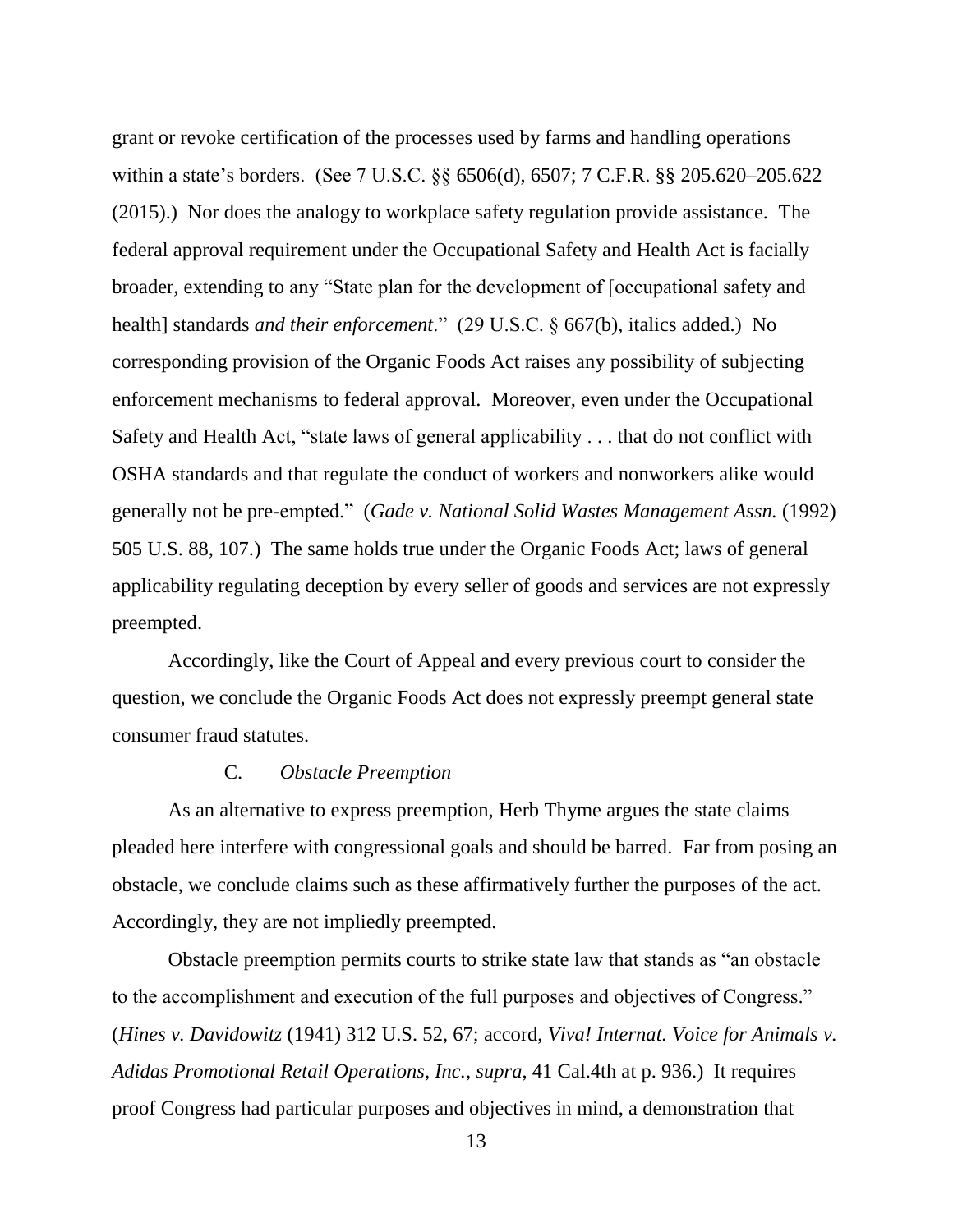leaving state law in place would compromise those objectives, and reason to discount the possibility the Congress that enacted the legislation was aware of the background tapestry of state law and content to let that law remain as it was. Ultimately, "what constitutes a ‗sufficient obstacle [for a finding of implied preemption] is a matter of judgment, to be informed by examining the federal statute as a whole and identifying its purpose and intended effects.' " (*Bronco Wine Co. v. Jolly, supra,* 33 Cal.4th at p. 992, italics omitted, quoting *Crosby v. National Foreign Trade Council* (2000) 530 U.S. 363, 373.)

Historically, the United States Supreme Court and this court have conducted the search for congressional intent through the lens of a presumption against preemption. (E.g., *Wyeth v. Levine*, *supra*, 555 U.S. at p. 565; *Bates v. Dow Agrosciences LLC* (2005) 544 U.S. 431, 449; *Brown v. Mortensen*, *supra*, 51 Cal.4th at pp. 1060, 1064.) The presumption is founded on "respect for the States as 'independent sovereigns in our federal system' "; that respect requires courts "to assume that 'Congress does not cavalierly pre-empt state-law causes of action.' " (*Wyeth*, at p. 565, fn. 3.) The strength of the presumption is heightened in areas where the subject matter has been the longstanding subject of state regulation in the first instance; where federal law touches "a field that "also been traditionally occupied by the States," '" the party seeking to show preemption "bear[s] the considerable burden of overcoming 'the starting presumption that Congress does not intend to supplant state law.' " (*De Buono v. NYSA-ILA Medical and Clinical Services Fund* (1997) 520 U.S. 806, 814; see *CSX Transp., Inc. v. Easterwood*  $(1993)$  507 U.S. 658, 663–664 ["In the interest of avoiding unintended encroachment on the authority of the States, however, a court interpreting a federal statute pertaining to a subject traditionally governed by state law will be reluctant to find pre-emption."...) A rebuttal of the presumption requires a demonstration that preemption was the " "clear and manifest purpose of Congress." '" (*Wyeth*, at p. 565.)

The regulation of food labeling to protect the public is quintessentially a matter of longstanding local concern. The first state legislation designed to address fraud and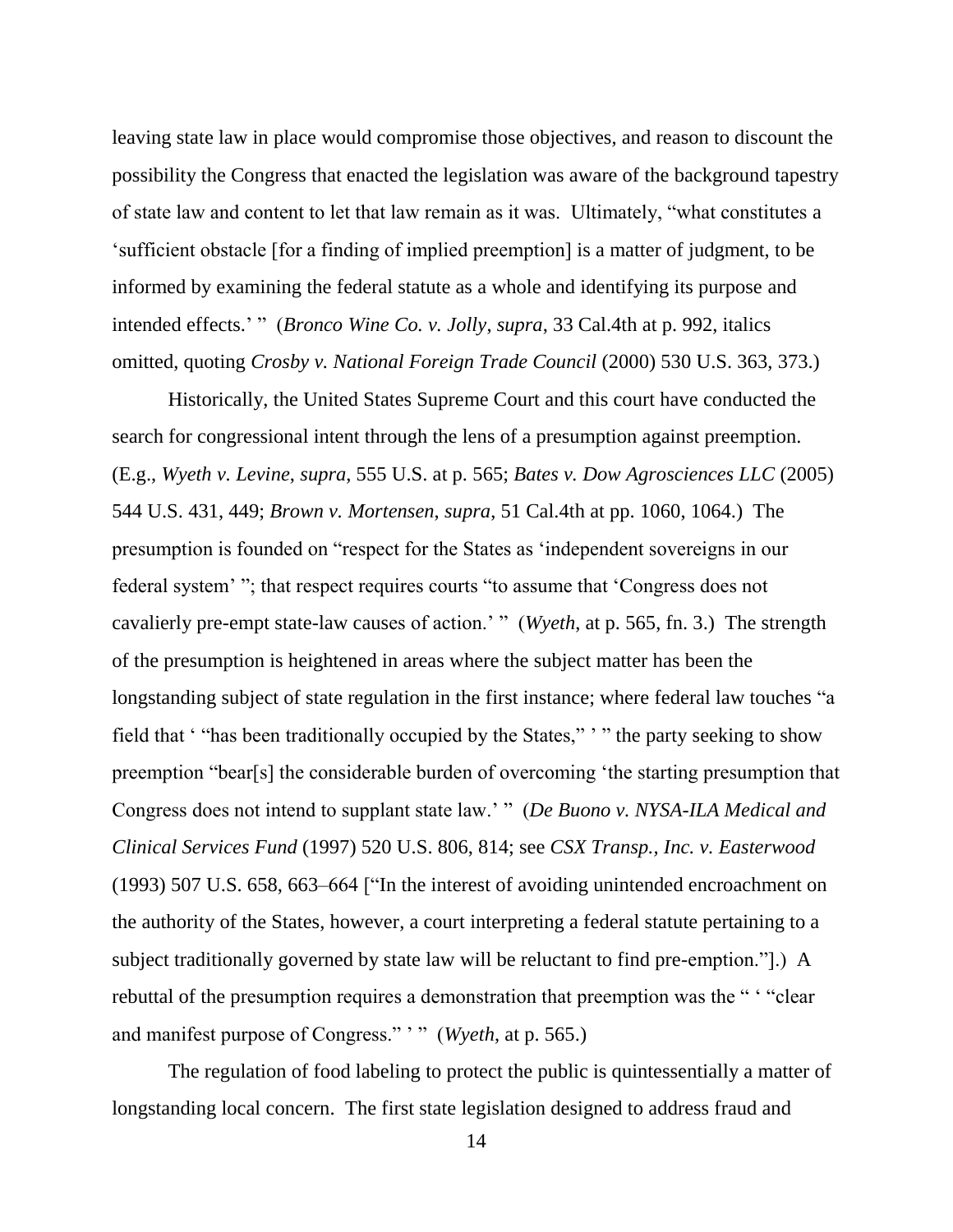adulteration in food sales was enacted in 1785. (Bones, *State and Federal Organic Food Certification Laws: Coming of Age?*, *supra*, 68 N.D. L.Rev. at p. 409.) California began regulating food mislabeling in the 1860s, just a few years after statehood. (See Stats. 1862, ch. 365,  $\S$  5, pp. 484–485 ["It is hereby forbidden, and declared a misdemeanor, to sell any article, to be used as food or drink by persons, under a false name, with intent to deceive the purchaser as to the real nature of the article.‖]); *Farm Raised Salmon Cases* (2008) 42 Cal.4th 1077, 1088.) In response to widespread mislabeling, misbranding, and adulteration by food suppliers, by the late 18th century "many if not most states exercised their traditional police powers to regulate generally the marketing of impure or deceptively labeled foods and beverages.‖ (*Bronco Wine Co. v. Jolly*, *supra*, 33 Cal.4th at p. 960; see *id.* at pp. 959–961.)**6**

Given this longstanding state oversight, the federal government has assumed a more peripheral role and routinely left undisturbed local policy judgments about how best to protect consumers. "If there be any subject over which it would seem the States ought to have plenary control, and the power to legislate in respect to which it ought not to be supposed was intended to be surrendered to the general government, it is the protection of the people against fraud and deception in the sale of food products." (*Plumley v. Massachusetts* (1894) 155 U.S. 461, 472.) "[T]he supervision of the readying of foodstuffs for market has always been deemed a matter of peculiarly local concern." (*Florida Avocado Growers v. Paul* (1963) 373 U.S. 132, 144.) Federal minimum standards for the processing of foodstuffs ordinarily do not foreclose "state control over the distribution and retail sale of those commodities in the interests of the *consumers* of

**<sup>6</sup>** Outside of food regulation as well, states have long concerned themselves with the protection of consumers against deceptive and unfair business practices. (*California v. ARC America Corp.* (1989) 490 U.S. 93, 101; *Farm Raised Salmon Cases*, *supra*, 42 Cal.4th at p. 1091.)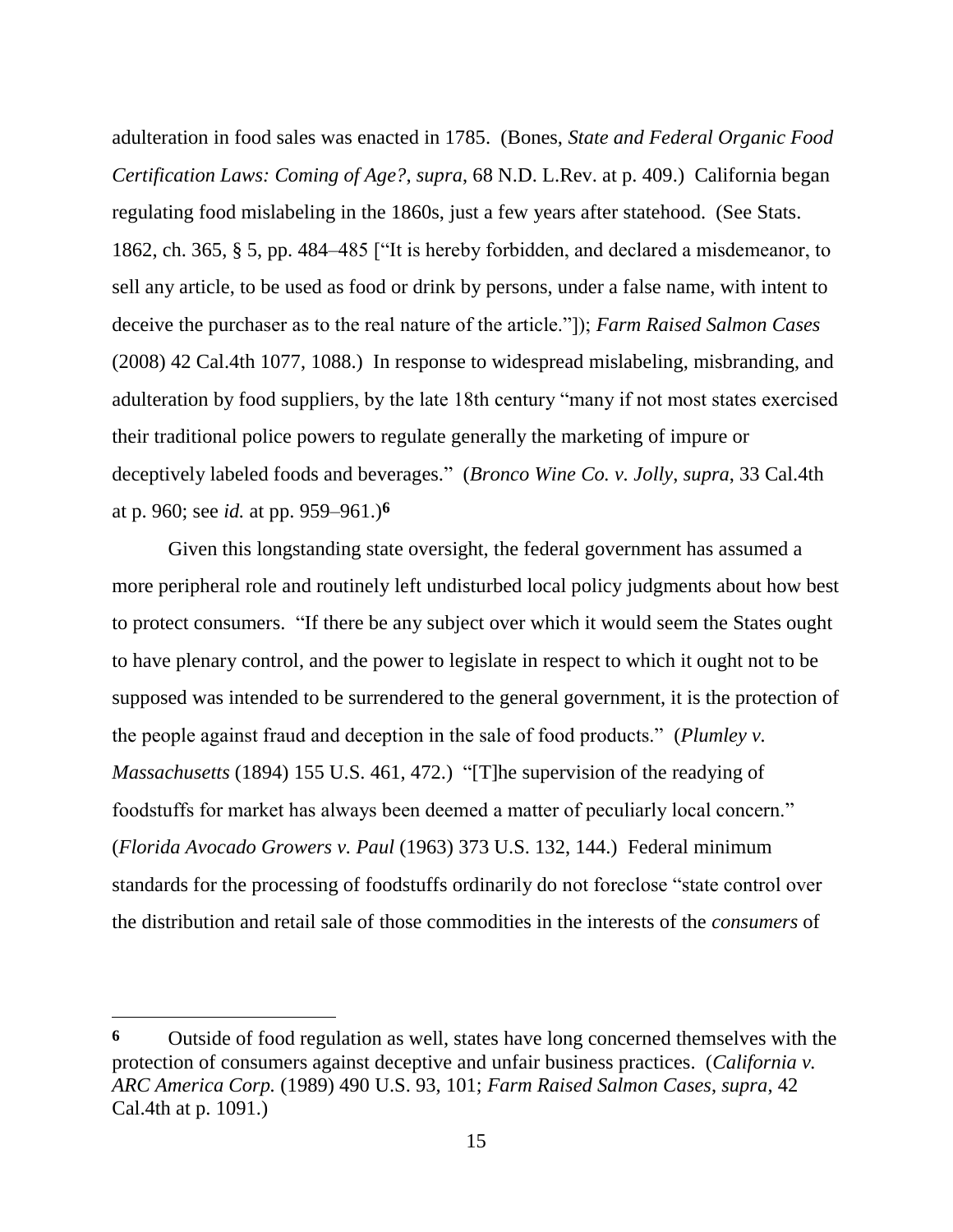the commodities within the State." (*Id.* at p. 145.) This includes state regulation "designed to prevent the deception of consumers." (*Id.* at p. 146.)

Consequently, the presumption against preemption "applies with particular force" where state consumer protection laws regulating deceptive food labeling are at issue. (*Farm Raised Salmon Cases*, *supra*, 42 Cal.4th at p. 1088; see *Bronco Wine Co. v. Jolly*, *supra*, 33 Cal.4th at p. 974 [given the states' "extensive and dominant" exercise of police power to regulate food labeling, "a strong presumption against preemption applies"]; *General Motors Corp. v. Abrams* (2d Cir. 1990) 897 F.2d 34, 41–42 ["compelling evidence of an intention to preempt is required" where consumer protection is concerned].) The expectation Congress would have said something expressly if it had intended to override the states' longstanding regulatory primacy is at its apex here. (See *Farm Raised Salmon Cases, supra,* 42 Cal.4th at p. 1091.)

In recent years, the continuing vitality of the nearly 70-year-old presumption against preemption has come into question. Four Supreme Court justices have called for its abandonment. (*CTS Corp. v. Waldburger* (2014) 573 U.S. \_\_\_, \_\_\_ [189 L.Ed.2d 62, 79–80, 134 S.Ct. 2175, 2189] (conc. opn. of Scalia, J., joined by Roberts, C.J., Thomas & Alito, JJ.); *PLIVA, Inc. v. Mensing* (2011) 564 U.S. \_\_\_, \_\_\_ [180 L.Ed.2d 580, 594-595, 131 S.Ct. 2567, 2579–2580] (plur. opn. of Thomas, J., joined by Roberts, C.J., Scalia & Alito, JJ.); *Altria Group, Inc. v. Good* (2008) 555 U.S. 70, 98–103 (dis. opn. of Thomas, J., joined by Roberts, C.J., Scalia & Alito, JJ.).) However, this view has yet to command a majority. Nor is it clear those justices arguing for presumptionless preemption analysis would apply that approach to obstacle preemption. *CTS Corp.* and *Altria Group* were express preemption cases, while *PLIVA* was a conflict preemption case. The separate opinions in the two express preemption cases limited their call for a repeal of the presumption to cases interpreting express preemption clauses (*CTS Corp.*, at p. \_\_\_ [189 L.Ed.2d at p. 80, 134 S.Ct. at p. 2189]; *Altria Group*, at p. 102), while the conflict preemption case offered a theory of interpretation arguably applicable only to cases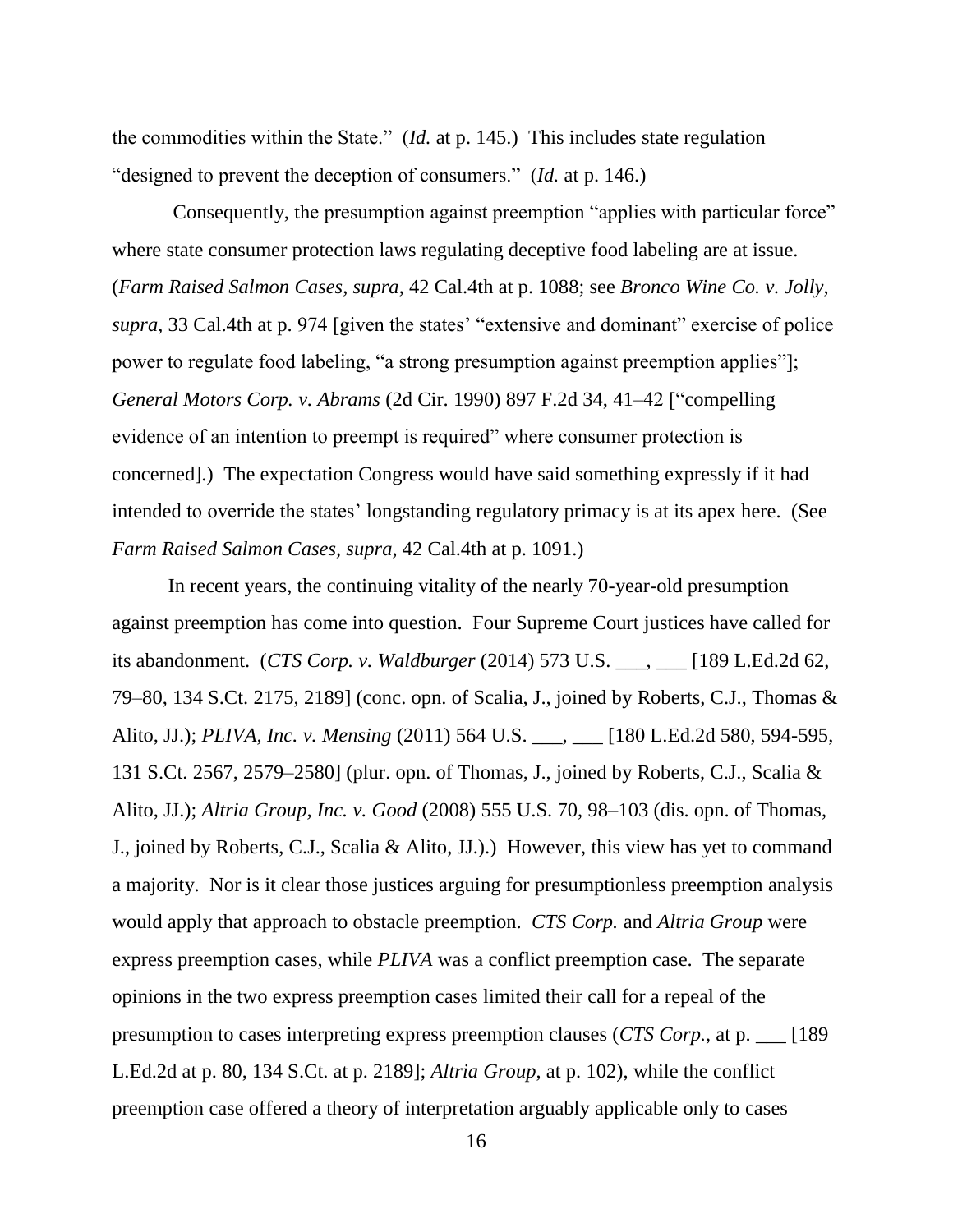where compliance with state and federal law would be impossible *(PLIVA*, at p.  $\qquad$  [180] L.Ed.2d 580, 594–595, 131 S.Ct. 2567, 2579–2580]). In contrast, both Chief Justice Roberts and Justice Scalia have continued to sign opinions employing the presumption in obstacle preemption cases (see *Hillman v. Maretta* (2013) 569 U.S. \_\_\_, \_\_\_ [186 L.Ed.2d 43, 51–52, 133 S.Ct. 1943, 1950]), while Justice Alito has complained of the court's "giv[ing] short shrift to our presumption *against* pre-emption" in another obstacle preemption case (*Arizona v. United States*, *supra*, 567 U.S. at p. \_\_\_ [183 L.Ed.2d at p. 401, 132 S.Ct. at p. 2530] (conc. & dis. opn. of Alito, J.)).**7**

For now, *Rice v. Santa Fe Elevator Corp.* (1947) 331 U.S. 218, 230, the original source of the presumption, and the countless cases that have followed it remain the law. Justices Kennedy, Ginsburg, Breyer, Sotomayor and Kagan still endorse and apply a presumption. (*CTS Corp. v. Waldburger*, *supra*, 573 U.S. at p. \_\_\_ [189 L.Ed.2d at p. 79, 134 S.Ct. at pp. 2188–2189] (plur. opn. of Kennedy, J., joined by Sotomayor & Kagan, JJ.); *PLIVA, Inc. v. Mensing*, *supra*, 564 U.S. at p. \_\_\_ [180 L.Ed.2d at pp. 605–607, 131 S.Ct. at pp. 2590–2592] (dis. opn. of Sotomayor, J., joined by Ginsburg, Breyer & Kagan, JJ.); see *Arizona v. Inter Tribal Council of Arizona* (2013) 570 U.S. \_\_\_, \_\_\_ [186 L.Ed.2d 239, 257–259, 133 S.Ct. 2247, 2260–2261] (conc. opn. of Kennedy, J.) [questioning whether a "presumption" is the best way to characterize the appropriate canon of construction, while espousing the view that "a court must not lightly infer a congressional directive to negate the States' otherwise proper exercise of their sovereign power"].)

 $\overline{a}$ 

**<sup>7</sup>** The fourth justice, Justice Thomas, does not recognize obstacle preemption as ever affording a legitimate basis to set aside state law. (See *Oneok, Inc. v. Learjet, Inc.* (2015) 575 U.S. \_\_\_, \_\_\_ [191 L.Ed.2d 511, 526, 135 S.Ct. 1591, 1603] (conc. opn. of Thomas, J.); *Hillman v. Maretta, supra,* 569 U.S. \_\_\_, \_\_\_ [186 L.Ed.2d 43, 58, 133 S.Ct. 1943, 1955] (conc. opn. of Thomas, J.); *Wyeth v. Levine*, *supra*, 555 U.S. at pp. 594–602, 604 (conc. opn. of Thomas, J.); see generally Sharkey, *Against Freewheeling, Extratextual Obstacle Preemption: Is Justice Clarence Thomas the Lone Principled Federalist?* (2010) 5 N.Y.U. J. L. & Liberty 63, 86–93.)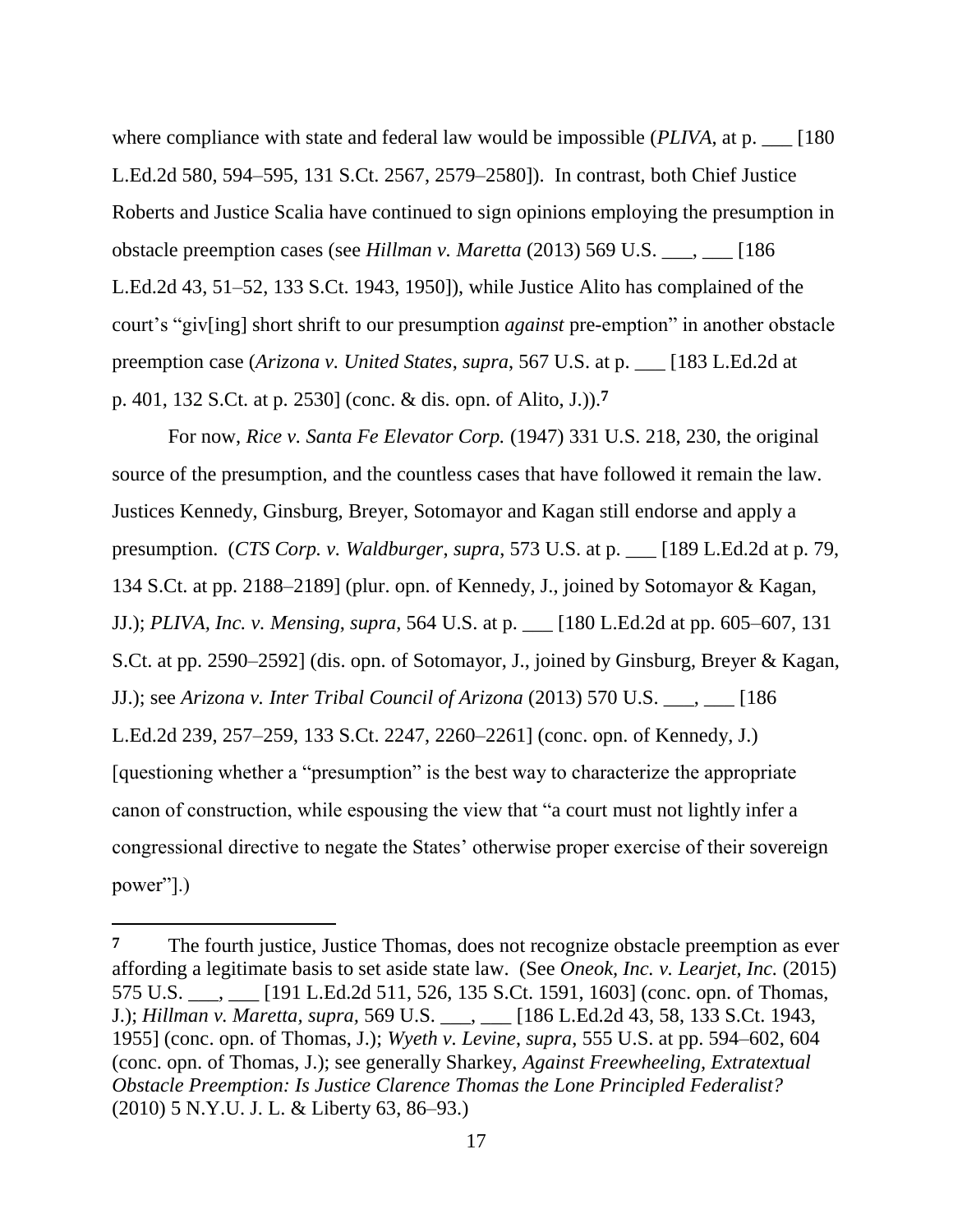Accordingly, in this obstacle preemption case, we continue to conduct our analysis from the starting point of a presumption that displacement of state regulation in areas of traditional state concern was not intended absent clear and manifest evidence of a contrary congressional intent. With this presumption in mind, we consider the evident purposes and objectives of the Organic Foods Act.

When it adopted the act, Congress identified a series of related problems on both the demand and supply sides that were hampering development of a healthy organic market. On the demand side, the absence of consistent national standards for organic production had led to "consumer confusion" in the face of "a confusing array of private and State labels," with "[e]ven the most sophisticated organic consumer find[ing] it difficult to know, with certainty, what the term 'organic' really means." (Sen.Rep. No. 101-357, 2d Sess., p. 289, *supra*, reprinted in 1990 U.S. Code Cong. & Admin. News, p. 4943.) Worse, Congress noted "growing evidence that some conventionally grown food is deliberately mislabeled as 'organic' by dishonest traders looking to cash in on the premium prices organic food commands." (*Id.* at pp. 289–290, reprinted in 1990 U.S. Code Cong. & Admin. News, pp. 4943–4944.) From the supply side, growers had "no choice but to produce and label their products according to conflicting standards.‖ (*Id.* at p. 289, reprinted in 1990 U.S. Code Cong. & Admin. News, p. 4943.) They were sometimes competing with producers subject to lower standards, or with others able to get away with intentional mislabeling, and often found "large food chains and distributors" concerned about verifying the authenticity of organic items" and therefore unwilling "to purchase organic products." (*Id.* at p. 290, reprinted in 1990 U.S. Code Cong. & Admin. News, p. 4944.)

Against this background, the first section of the Organic Foods Act expressly articulates Congress's intentions. "It is the purpose of this chapter— $[\n\mathcal{P}]$  (1) to establish national standards governing the marketing of certain agricultural products as organically produced products; [¶] (2) to assure consumers that organically produced products meet a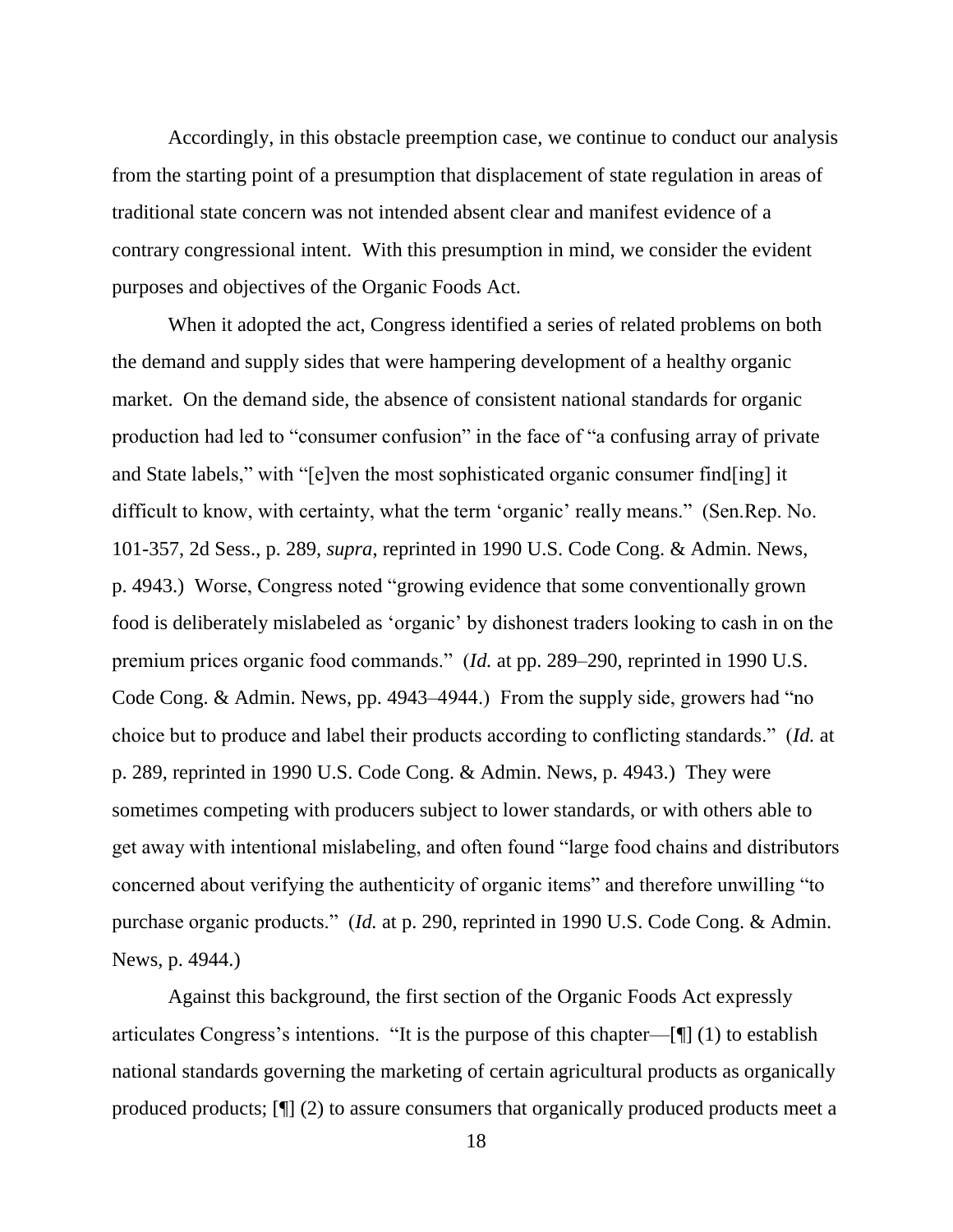consistent standard; and [¶] (3) to facilitate interstate commerce in fresh and processed food that is organically produced."  $(7 \text{ U.S.C. } § 6501.)$  These three goals interrelate and mutually reinforce each other. A uniform national standard for marketing organic produce serves to boost consumer confidence that an "organic" label guarantees compliance with particular practices, and also deters intentional mislabeling, "so that consumers are sure to get what they pay for." (Sen.Rep. No. 101-357, 2d Sess., p. 289, *supra*, reprinted in 1990 U.S. Code Cong. & Admin. News, p. 4943.) In turn, uniform standards "provide a level playing field" for organic growers, allowing them to effectively market their products across state lines by eliminating conflicting regulatory regimes. (*Id.* at p. 290, reprinted in 1990 U.S. Code Cong. & Admin. News, p. 4944.) Standards that enhance consumer confidence in meaningful labels and reduce the distribution network's reluctance to carry organic products may increase both supply and demand and thereby promote organic interstate commerce. (*Id.* at pp. 289–290, reprinted in 1990 U.S. Code Cong. & Admin. News, pp. 4943–4944.)

By all appearances, permitting state consumer fraud actions would advance, not impair, these goals. Substitution fraud, intentionally marketing products as organic that have been grown conventionally, undermines the assurances the USDA Organic label is intended to provide. Conversely, the prosecution of such fraud, whether by public prosecutors where resources and state laws permit,**8** or through civil suits by individuals or groups of consumers, can only serve to deter mislabeling and enhance consumer

**<sup>8</sup>** Notably, the state statutes governing enforcement of the Organic Foods Act pursuant to the state's federally approved plan explicitly acknowledge the resource limitations that may constrain effective government enforcement. (Food & Agr. Code,  $§$  46004, subd. (b) [noncompliance complaints shall be handled promptly "to the extent funds are available"]; Health & Saf. Code,  $\S$  110940, subd. (b) [same].) The Attorney General highlights this point in her amicus curiae brief, explaining that preemption of state consumer laws "would interfere with [the Organic Food Act's] purposes, leaving enforcement solely to federal and state administrative agencies with substantial resource limitations."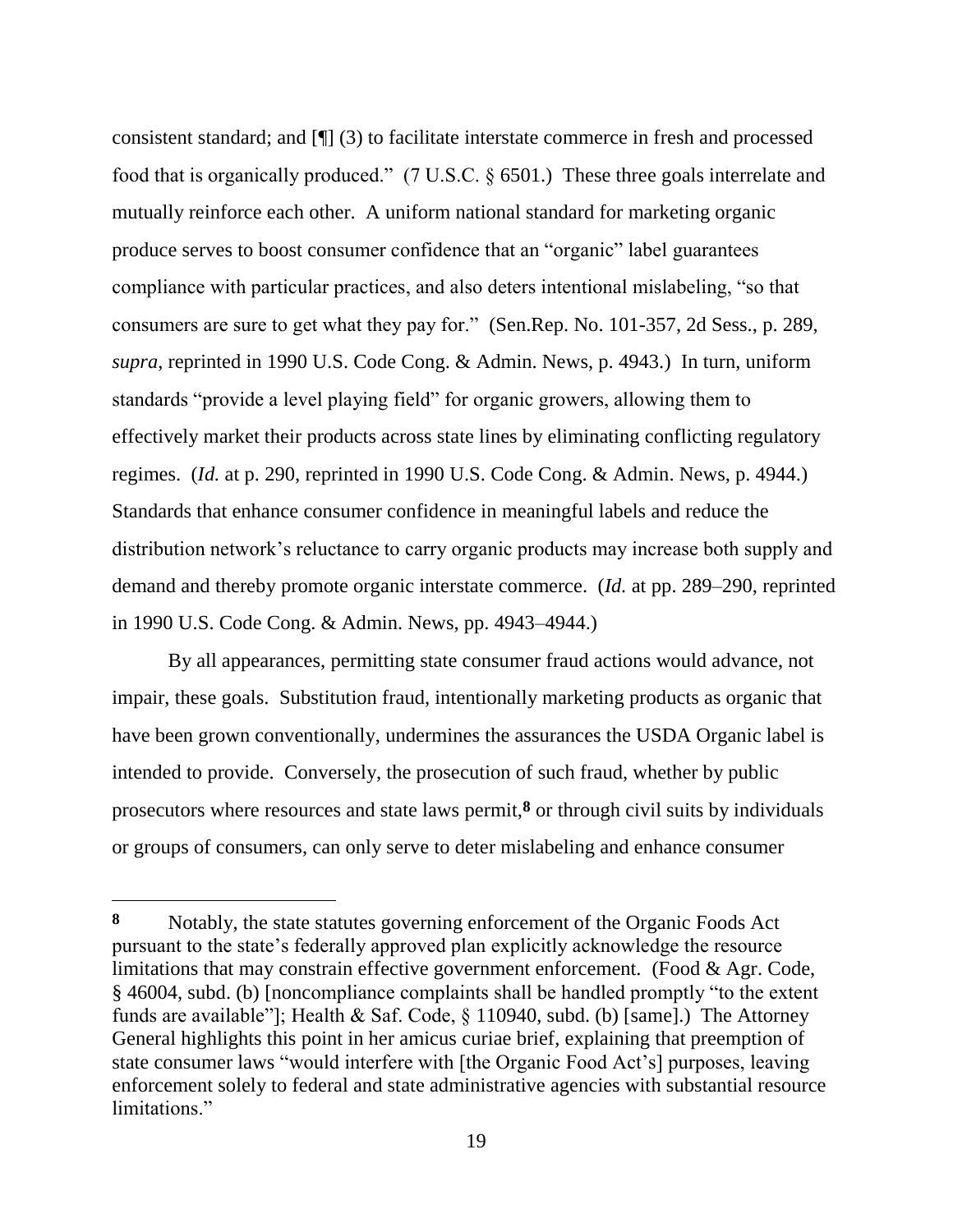confidence. (See *Bates v. Dow Agrosciences LLC*, *supra*, 544 U.S. at p. 451 ["Private"] [state] remedies that enforce federal misbranding requirements" can "aid, rather than hinder" the effectiveness of those labeling requirements].) From the grower perspective too, anything that deters the few bad apples, the "dishonest traders looking to cash in on the premium prices organic food commands" (Sen.Rep. No. 101-357, 2d Sess., p. 290, *supra*, reprinted in 1990 U.S. Code Cong. & Admin. News, p. 4944), enhances the overall health of the interstate market and benefits those producers that play by the rules in processing and marketing their products. Private claims like those here are thus consistent with the Organic Foods Act's goals of reassuring consumers and enabling fair competition.

We may consider as well statements by the USDA, which Congress charged with adopting regulations to implement the Organic Foods Act. (7 U.S.C. § 6521.) The agency's views are entitled to considerable weight here, where some aspects of the subject matter are recondite and the USDA, as the entity responsible for preparing regulations under the statutory scheme, has relevant technical expertise. (See *Geier v. American Honda Motor Co.* (2000) 529 U.S. 861, 883; *Jevne v. Superior Court* (2005) 35 Cal.4th 935, 958.)

When the USDA issued its final rule adopting implementing regulations, it emphasized that the uniform federal standards for organic certification were designed to supplement and enhance, rather than foreclose, state law consumer remedies for deception. The final rule commentary recognized "consumer fraud involving organic food does occur," and recited multiple instances where state civil and criminal remedies for such fraud had been pursued. (65 Fed.Reg. 80548, 80668 (Dec. 21, 2000).) However, the legal framework necessary for effective fraud deterrence was often lacking: ―[O]nly about half of the States have any organic legislation, and few of those States have laws with enough teeth to permit prosecution of organic fraud. In States without similar laws, the costs associated with remedies via the tort system may be high." (*Id.* at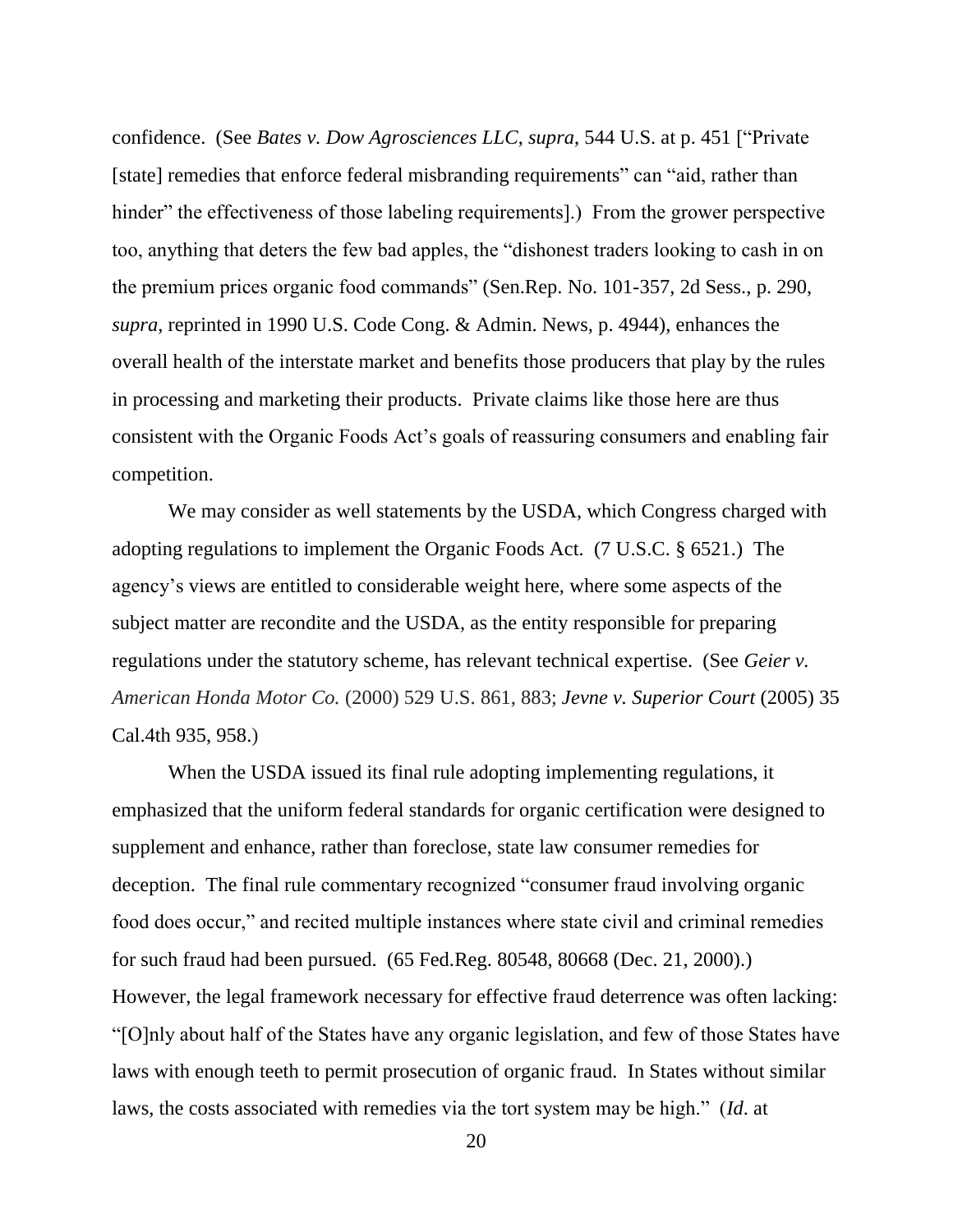p. 80668.) Part of the problem was the absence of a clearly defined and accepted meaning for "organic." (See *id.* at pp. 80663–80664, 80668.) By "[p]roviding a common set of definitions on organic attributes," the USDA hoped to "reduce the cost associated with enforcement actions in consumer fraud cases" *(id.* at p. 80668), because the new regulations would establish a benchmark against which claims could be measured for deception. These rules categorically were not intended to prohibit future state fraud actions; to the contrary, the USDA expected the standards "established in this final rule . . . to *fill in important State and regional gaps in enforcement in organic fraud cases*.‖ (*Ibid.*, italics added; see *id.* at p. 80682 [while the Organic Foods Act may preempt some state laws, it does not federalize the entire area; instead, it "contemplates a significant role for the States and, in fact, envisions a partnership between the States and the Federal Government" in fulfilling the act's purposes].) In the eyes of the USDA, the Organic Foods Act and its regulations would enable consumers and public prosecutors in every state, not just those few with preexisting laws "with enough teeth" (*id.* at p. 80668), to effectively combat misuse of the organic label on a going-forward basis.

The especially strong presumption against preemption in this precise area reinforces this conclusion. Congress was surely aware of both the extensive history of state regulation of food labeling and the widespread state regulation of general deception in the marketplace. (See *Farm Raised Salmon Cases*, *supra*, 42 Cal.4th at pp. 1088, 1091.) Yet it made note of, and expressly set aside, only those state laws establishing either standards for the meaning of "organic" or standards for certification. (7 U.S.C. §§ 6503, 6505(a)(1), 6506(a)(1)(A), 6507(a); see Sen.Rep. No. 101-357, 2d Sess., p. 289, *supra*, reprinted in 1990 U.S. Code Cong. & Admin. News, p. 4943.) If it intended to disable state common law and statutory remedies for fraud and deception in this specific area, "its failure even to hint at [such an intent] is spectacularly odd . . . ." (*Medtronic*, *Inc. v. Lohr* (1996) 518 U.S. 470, 491 (plur. opn. of Stevens, J.); see *Segedie v. Hain Celestial Group, Inc.* (S.D.N.Y. 2015) 2015 U.S. Dist. Lexis 60739, pp. \*18–\*19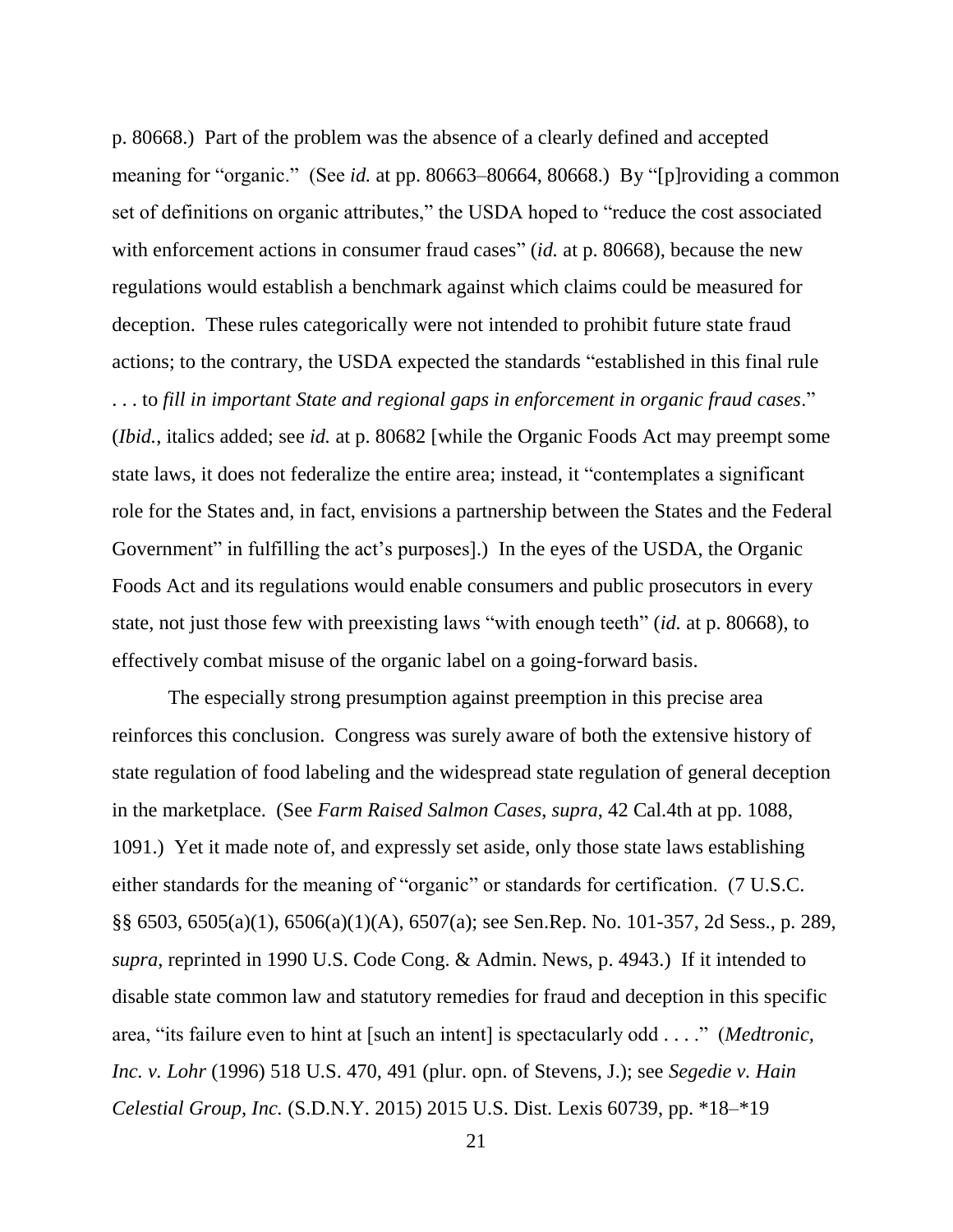[rejecting obstacle preemption in part because of clearly defined limits on express preemption under the Organic Foods Act].)

Moreover, because the Organic Foods Act contains no private right of action, implied preemption would render organic labeling uniquely immune from suits for deception because of legislation Congress passed, in part, to *prevent* food from being ―deliberately mislabeled as ‗organic.' ‖ (Sen.Rep. No. 101-357, 2d Sess., p. 290, *supra*, reprinted in 1990 U.S. Code Cong. & Admin. News, p. 4944.) Congressional intent is the touchstone of preemption analysis, including implied preemption analysis. To infer from legislation motivated by an explicit concern over the proliferation of fraud in organic sales that Congress intended to eliminate existing fraud remedies would be strange indeed. (See *Medtronic, Inc. v. Lohr*, *supra*, 518 U.S. at p. 487 (plur. opn. of Stevens, J.) [doubting that Congress would have intended to impliedly preempt state remedies against an "industry that, in the judgment of Congress, needed more stringent regulation"]; *POM Wonderful LLC v. Coca-Cola Co.*, *supra*, 573 U.S. at p. \_\_\_ [189 L.Ed.2d at p. 153, 134 S.Ct. at p. 2239] ["It is unlikely that Congress intended [a federal statute's] protection of health and safety to result in less policing of misleading food and beverage labels than in competitive markets for other products.‖].)

The only published appellate decision to consider the scope of implied preemption under the Organic Foods Act, *In re Aurora Dairy Corp. Organic Milk Marketing*, *supra*, 621 F.3d 781 (*Aurora Dairy*), is instructive. In *Aurora Dairy*, the Eighth Circuit held preempted only state consumer protection claims asserting the defendant dairy should not have been permitted to sell milk as USDA Organic because its production methods were not actually consistent with federal regulations—that is, claims making a frontal assault on the validity of the organic producer's government certification. These claims were preempted because they conflicted with the exclusive role of federally certified agents in certifying a producer's methods as organic. (*Id.* at pp. 796–797.) Preempted as well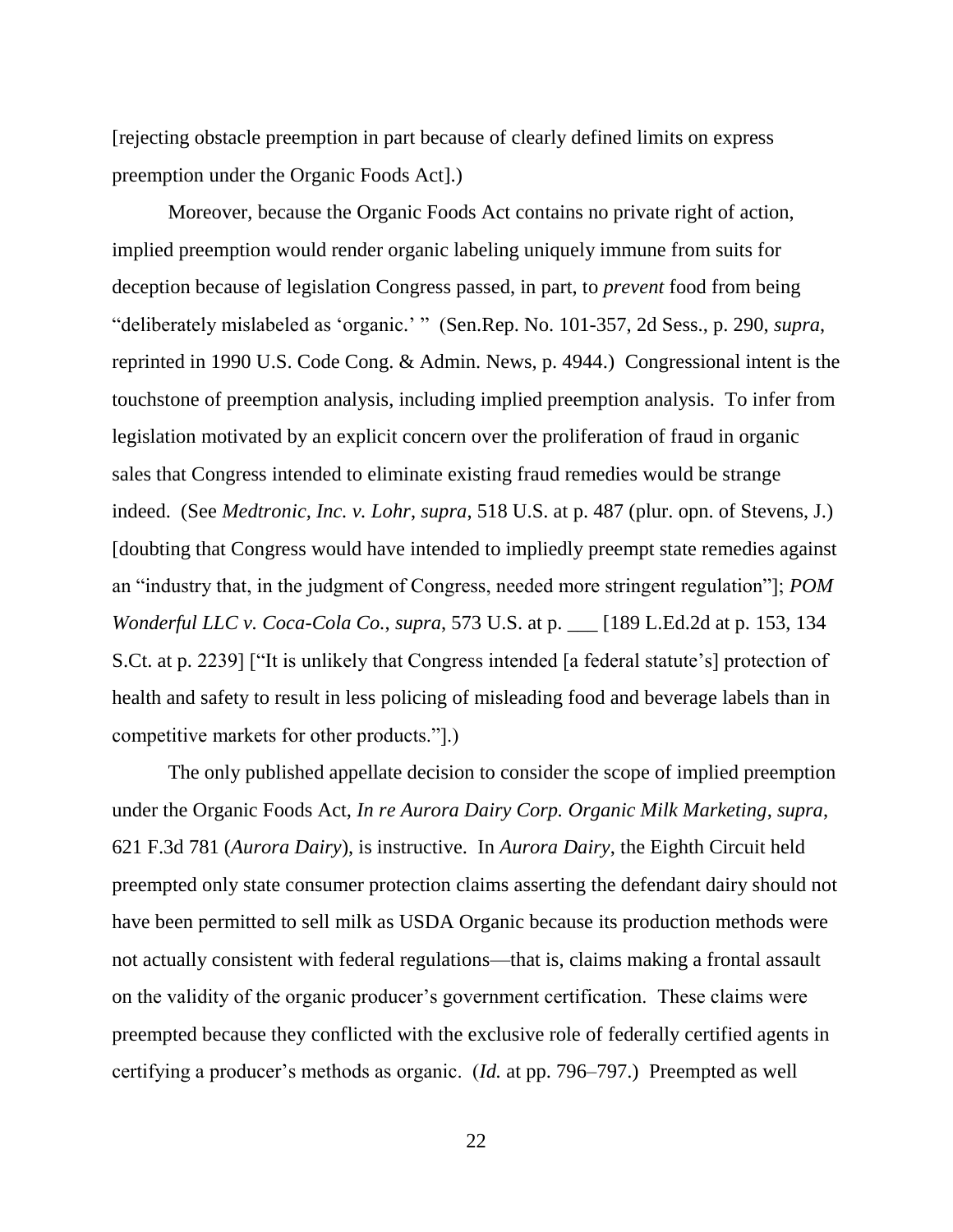were claims against the federally sanctioned agent alleging that it erred either in initially granting certification or in not thereafter revoking certification. (*Id.* at pp. 787, 795–796.)

But *Aurora Dairy* expressly distinguished as not preempted state law claims that merely challenged the truth of facts relating to certification. (*Aurora Dairy*, *supra*, 621 F.3d at p. 797.) For example, the plaintiffs contested representations that milk was being produced without antibiotics or pesticides and that defendants' cows received humane treatment. (*Id.* at p. 790.) Though evidence of inhumane treatment might have precluded a certifying agent from granting certification, this potential overlap did not require preemption. *Aurora Dairy* rejected the producer's argument that "because the class" plaintiffs' claims are based upon allegations that Aurora, despite its certification, knowingly failed to comply with provisions of the [Organic Foods Act] and [implementing regulations] upon which certification is based, those claims must be dismissed, because certification means that Aurora complied with the statute and regulations." *(Id.* at pp. 797–798.) Certification decisions inevitably rested upon only sampled inspections of a producer's operations; allowing proof of dairy misrepresentations, unlike direct challenges to certification, would not require a court to decide whether a certifying agent had erred based on what the agent had seen. (*Id.* at p. 798.) Considering the structure and evident purposes of the Organic Foods Act, the Eighth Circuit concluded suits challenging representations relevant to certification posed no obstacle and need not be preempted. (*Id.* at pp. 798–799.)

Herb Thyme asserts the claims here fall in the category the Eighth Circuit deemed preempted. Herb Thyme notes, correctly, that "split operation[s]"—operations that involve both conventional and organic growing (7 C.F.R. § 205.2 (2015))—are required to establish protections against inadvertent commingling. A grower's plan must include a ―description of the management practices and physical barriers established to prevent commingling of organic and nonorganic products on a split operation . . . ." (*Id.*,  $\S 205.201(a)(5)$ ; see *id.*,  $\S 205.272(a)$  ["The handler of an organic handling operation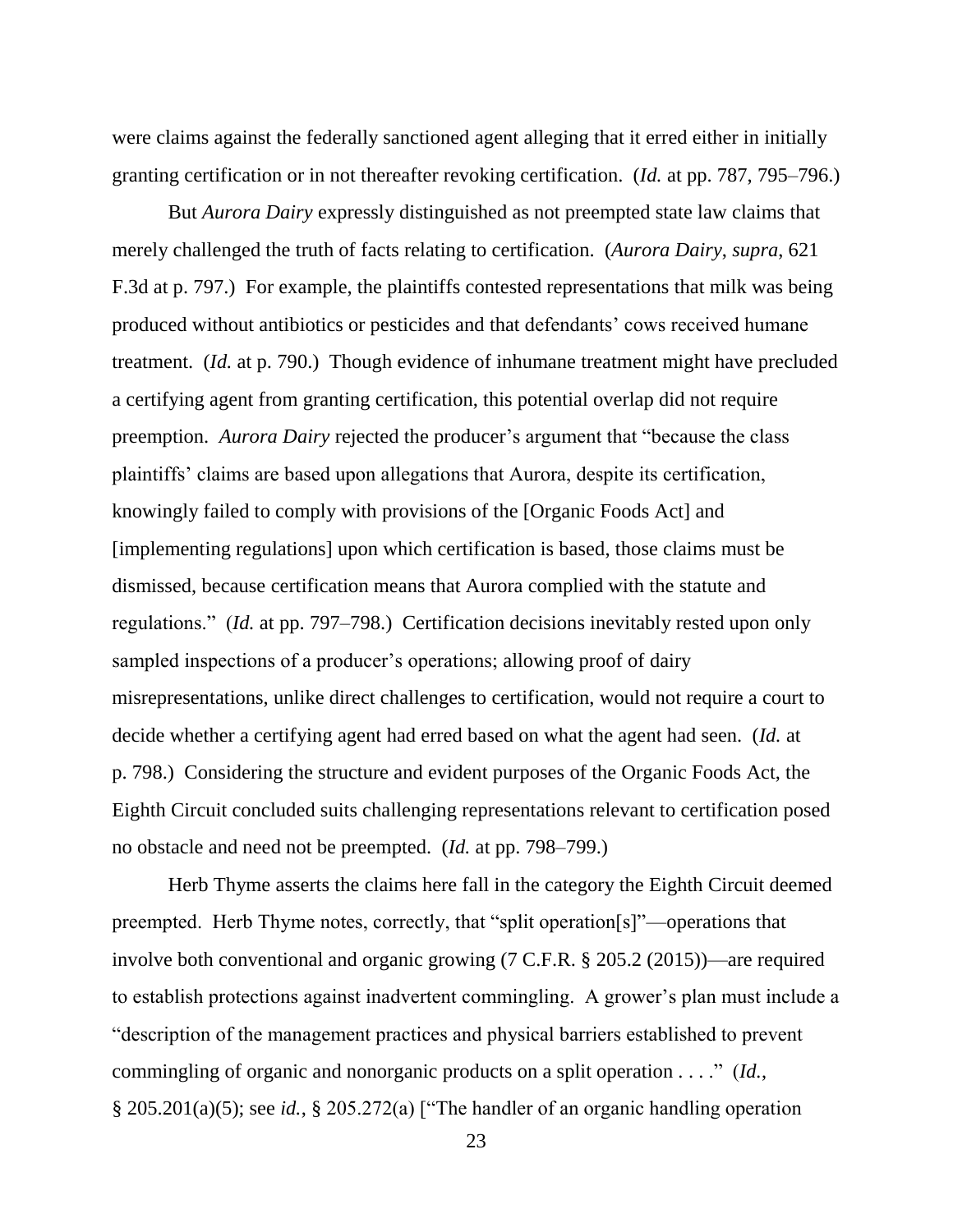must implement measures necessary to prevent the commingling of organic and nonorganic products and protect organic products from contact with prohibited substances."]. A claim that the anti-commingling protocols in Herb Thyme's organic plan are inadequate to ensure "true" organic production, notwithstanding the plan's approval by a federal certifying agent, might well be seen as an obstacle to Congress's goal of a consistent national standard; growers arguably should be permitted to rely on agent approval of their plan as confirmation that the production methods in the plan are sufficient. (See *Aurora Dairy*, *supra*, 621 F.3d at pp. 796–797.)

Given the operative complaint, however, we have no occasion to determine whether such a claim would be preempted, nor whether we agree with the Eighth Circuit concerning the area of implied preemption it identifies. (Cf. *Segedie v. Hain Celestial Group, Inc.*, *supra*, 2015 U.S. Dist. Lexis 60739, at pp. \*12–\*19 [disagreeing with *Aurora Diary* and rejecting obstacle preemption even for claims that challenge whether products made by certified production methods are truly organic].) Unlike the complaint at issue in *Aurora Dairy*, the complaint here accepts as valid Herb Thyme's certification and compliance with federal regulations on its certified organic farm. Quesada concedes Herb Thyme can and does grow organic herbs, which it is entitled to package and sell using a USDA Organic label.

The gravamen of these claims is different. Herb Thyme has both certified organic and conventional growing operations. Underlying each cause of action is the allegation that Herb Thyme not only sells its organic herbs under an organic label, but also knowingly and intentionally sells some conventional herbs under an organic label and at an organic premium price. Thus, according to the operative complaint, Herb Thyme sometimes intentionally mixes its conventional herbs in with organic herbs. On other occasions, it fills orders for organic herbs entirely with conventional herbs. According to the complaint, this fraud is willful: "At all relevant times herein Defendants were aware that Herb Thyme's 'Fresh Organic' herb products were not 100% organic herb products";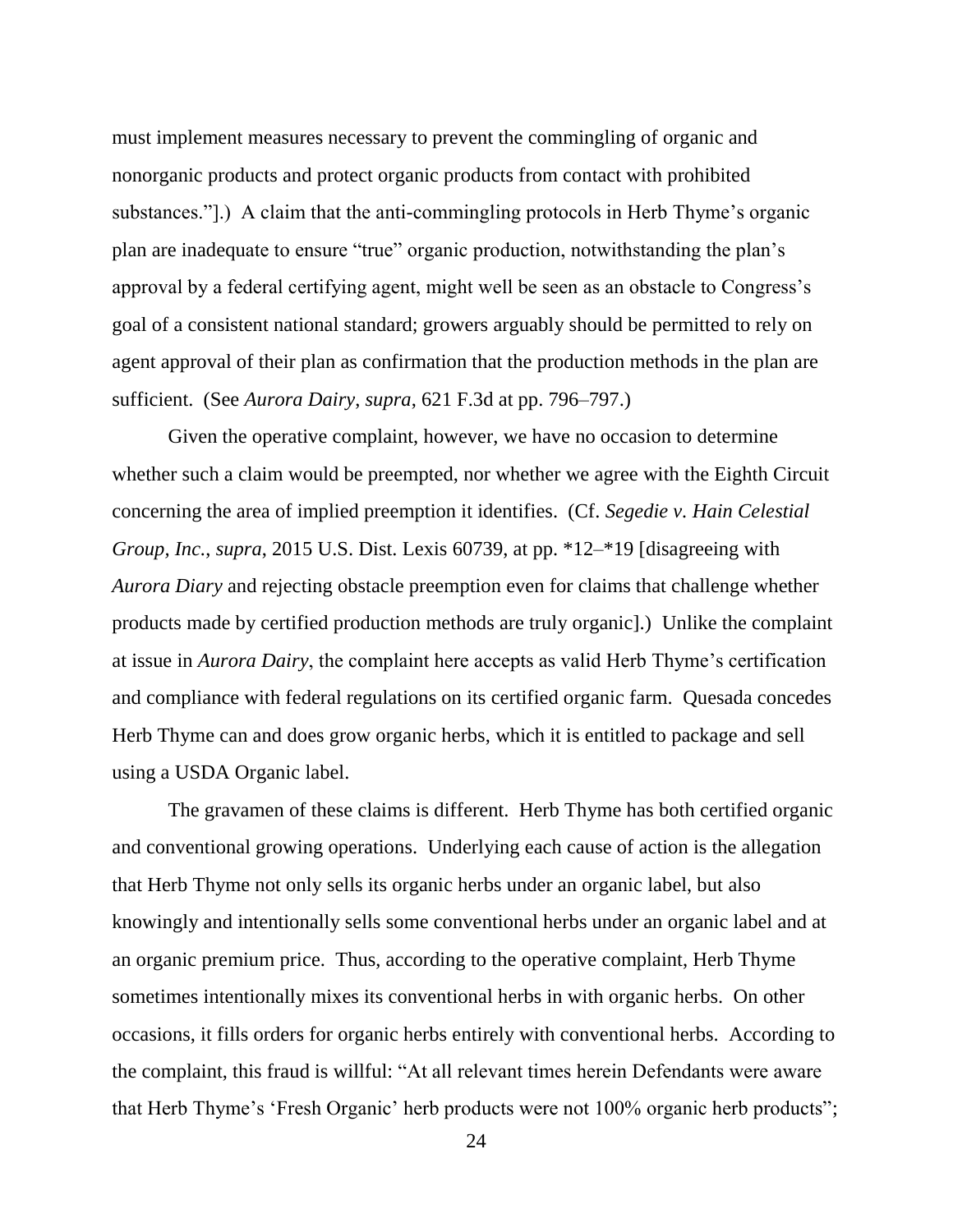―Herb Thyme deliberately promoted and continues to promote its conventionally grown fresh herb products to consumers in a false and misleading manner" in order to garner the premium prices organic products command; a USDA Organic label is included on packaging "with the specific intent of deceiving consumers into believing Herb Thyme's conventional herbs are, in fact, organic"; "Stated simply, Defendant<sup>[]</sup> lied about the nature of its 'Fresh Organic' product line of herbs." The essence of these claims is that Herb Thyme's packaging implicitly represents the herbs within came from its properly certified organic farm, and that representation is, in many cases, intentionally false.

Whether or not the improper certification claims preempted in *Aurora Dairy* would pose an obstacle to congressional purposes and objectives, the claims just recited do not. Congress enacted national standards to boost consumer confidence in the assurances an organic label carries, protect fair competition, and promote the growth of the interstate market for organic goods. (7 U.S.C. § 6501.) It singled out the very practice alleged here, the deliberate mislabeling of conventional produce as organic, as a major reason why national legislation was needed in the first place. (Sen.Rep. No. 101- 357, 2d Sess., pp. 289–290, *supra*, reprinted in 1990 U.S. Code Cong. & Admin. News, pp. 4943–4944.) The Organic Foods Act cannot be interpreted, under the guise of obstacle preemption, as shielding from suit the precise misconduct Congress sought to eradicate. To grant immunity against claims of intentional commingling and fraudulent substitution of conventional for organic produce would neither bolster national standards nor enhance consumer confidence, but might instead cause consumers to avoid paying organic premiums "upon realizing preemption grants organic producers a de facto license to violate state fraud, consumer protection, and false advertising laws with relative impunity . . . ." (*Aurora Dairy*, *supra*, 621 F.3d at p. 799; see *Segedie v. Hain Celestial Group, Inc.*, *supra*, 2015 U.S. Dist. Lexis 60739, at pp. \*14–\*15 [state fraud claims in fact promote a consistent national organic standard].)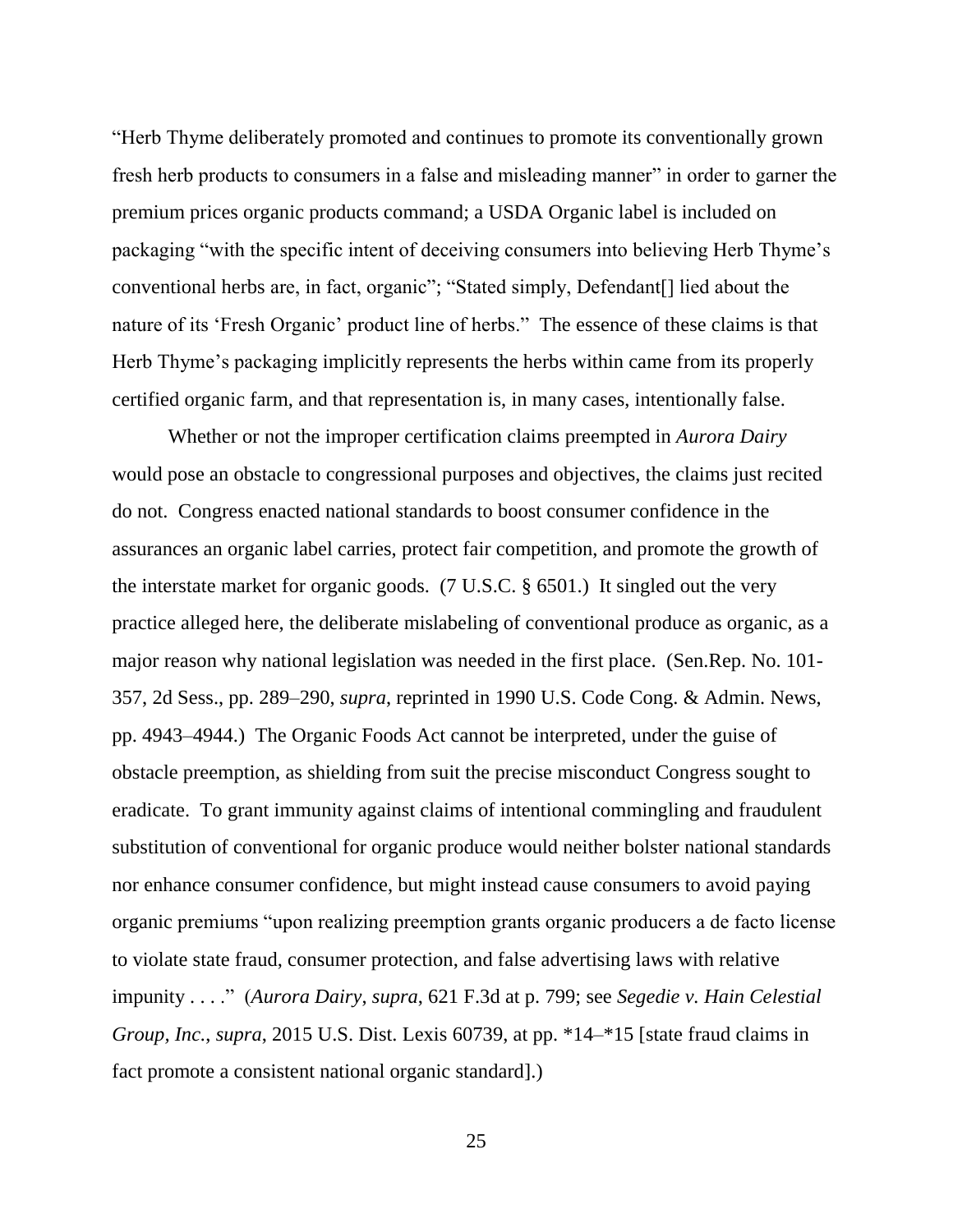Herb Thyme further contends permitting this suit to proceed would interfere with the exclusive role granted the USDA, state Department of Agriculture, and certifying agents to ensure compliance with national standards. But while the Organic Foods Act surely gives these entities a leading role in monitoring grower behavior, nothing in the text of the act or its evident purposes suggests Congress intended that role to be exclusive. As discussed in the context of express preemption, the enforcement framework established by the act does not use the language of exclusivity. (*Ante*, pp. 10– 11.) The Court of Appeal noted the omission of a federal private right of action as a basis for inferring exclusivity, but the United States Supreme Court and this court have often explained that such an omission does not demonstrate Congress was opposed to enforcement under state law, and indeed sometimes may support the contrary inference, that preemption of state law claims was not intended. (*Medtronic, Inc. v. Lohr*, *supra*, 518 U.S. at p. 487 (plur. opn. of Stevens, J.) [the omission of a federal private right of action makes *less* plausible the inference that Congress intended the preemption of state remedies]; see *Bates v. Dow Agrosciences LLC*, *supra*, 544 U.S. at p. 448; *Rose v. Bank of America, N.A.* (2013) 57 Cal.4th 390, 395–398; *Farm Raised Salmon Cases*, *supra*, 42 Cal.4th at pp. 1095–1099.)

More generally, the overarching legislative scheme is difficult to reconcile with Herb Thyme's contention that Congress intended only "one expert umpire" to have a say. The regulatory regime the Organic Foods Act establishes is unlike that under, for instance, the Federal Food, Drug, and Cosmetic Act, where a single federal agency centrally regulates the dissemination of pharmaceuticals and tightly controls the exact wording of the disclosures that go with them. (21 U.S.C. § 301 et seq.; see *PLIVA, Inc. v. Mensing*, *supra*, 564 U.S. at p. \_\_\_ [180 L.Ed.2d at pp. 588–591, 131 S.Ct. at pp. 2574– 2576].) The Organic Foods Act and its implementing regulations set guidelines, but every certified grower has its own individual production plan, and responsibility for approval of that plan and subsequent enforcement of compliance with it is widely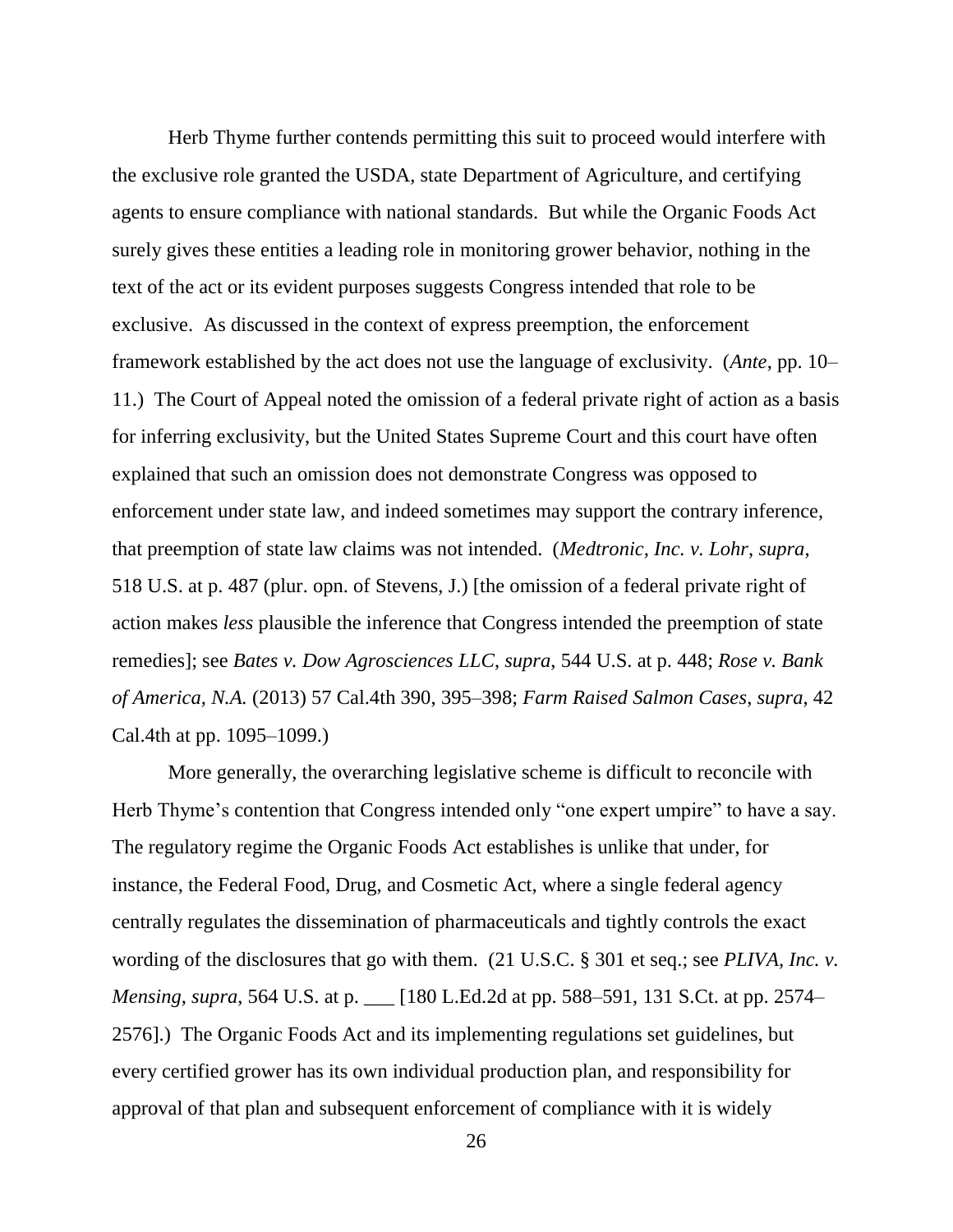distributed among local and state officials and certifying agents. (7 U.S.C. §§ 6513– 6515; see Food & Agr. Code, §§ 46000–46029 [splitting enforcement among the Secretary of the Department of Food and Agriculture and 58 county agricultural commissioners]; Health & Saf. Code, §§ 110810–110959 [same].) In California alone, there are currently more than 30 different active private certifying agents; nationally, there are nearly 80.**9** Given this underlying model, there is little reason to think Congress would have viewed private suits aimed at fraudulent substitutions as a hindrance rather than a help. (*Segedie v. Hain Celestial Group, Inc.*, *supra*, 2015 U.S. Dist. Lexis 60739, at pp. \*14–\*16; see *Bates v. Dow Agrosciences LLC*, *supra*, 544 U.S. at pp. 451–452 [dismissing the concern that varying outcomes in state suits would be anathema to uniform national labeling requirements and finding no preemption].)

Herb Thyme expresses concern that absent preemption of Quesada's false advertising and unfair competition claims, whether its produce is organic would be evaluated by a lay jury applying a nebulous "reasonable consumer" standard. However, these claims are decided by a judge, not a jury. (*Hodge v. Superior Court* (2006) 145 Cal.App.4th 278, 284–285; *People v. Witzerman* (1972) 29 Cal.App.3d 169, 176–177.) Moreover, given the express preemption of state standards for what qualifies as organic, a judge necessarily would decide whether Herb Thyme's produce is organic using the standards of the Organic Foods Act and its implementing regulations, as fully incorporated into state law. (See 7 U.S.C. § 6505(a)(1); Food & Agr. Code, § 46002; Health & Saf. Code, § 110820.)

Alternatively, Herb Thyme contends that the only permitted avenue for consumers to challenge organic mislabeling is through a complaint to the USDA, state Department of Food and Agriculture, or certifying agent, followed by an administrative appeal and,

**<sup>9</sup>** The USDA maintains on its Web site a list of all certifying agents, subdivided by state. (See <http://www.ams.usda.gov/sites/default/files/media/OrganicCertifyingAgents byState.pdf> [as of Dec. 3, 2015].)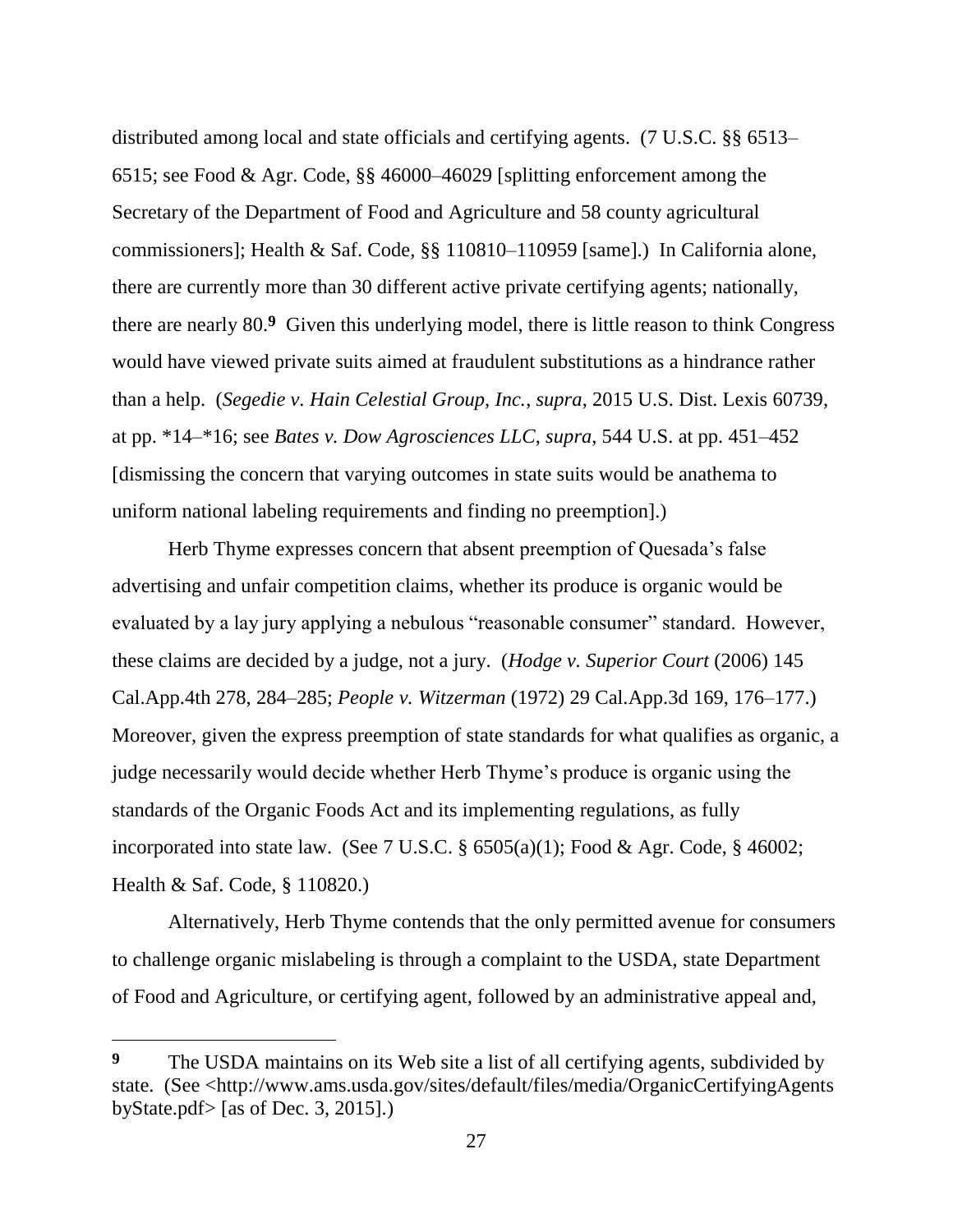ultimately, appeal to a United States District Court. (See 7 U.S.C. § 6520.) While it is true citizens may lodge complaints with state or federal officials when they suspect grower misconduct (65 Fed.Reg. 80627 (Dec. 21, 2000); Food & Agr. Code, § 46004, subd. (a); Health & Saf. Code, § 110940, subd. (a); 3 Cal. Code Regs., § 1391.3, subd. (a)), the appeal procedures Herb Thyme points to are expressly available only to "[p]ersons subject to the Act" (7 C.F.R.  $\S$  205.680 (2015); accord, 3 Cal. Code Regs., § 1391.5, subd. (b))—certified growers and agents—as well as unsuccessful applicants for certification (7 C.F.R. § 205.681(a) (2015); see 3 Cal. Code Regs., § 1391.5, subd. (b)). Consumers appear to have no standing to pursue those remedies. Nothing in the language of the act and its regulations forecloses consumers from pursuing other avenues for redress that may actually be open to them.

Finally, Herb Thyme argues private suits like this one interfere with its federally established entitlement to label and sell its herbs as organic and conflict with federal control over who may, and may not, use the USDA Organic label. However, certification is not a grant of a right to use an organic label on all one's products; neither certified nor uncertified growers are permitted to label as organic that which has not been produced in accordance with an approved organic plan. (7 U.S.C.  $\S$  6505(a)(1)(A); 7 C.F.R. § 205.102 (2015).) Certification cannot insulate from suit intentional fraud of the sort alleged here; these claims do not contest Herb Thyme's ability to do anything its federal certification actually permits it to do. Federal authorization to use a particular label need not preempt state consumer protection suits where, as in this area, Congress was surely aware of the prevalence of such state suits and elected not to expressly preempt them, thereby leaving them in place as an effective complementary way of promoting public health and safety. (See *Wyeth v. Levine*, *supra*, 555 U.S. at pp. 573–575 [rejecting a similar argument for preemption]; *Segedie v. Hain Celestial Group, Inc.*, *supra*, 2015 U.S. Dist. Lexis 60739, at pp. \*16–\*18 [in reliance on *Wyeth*, rejecting the same argument under the Organic Foods Act].)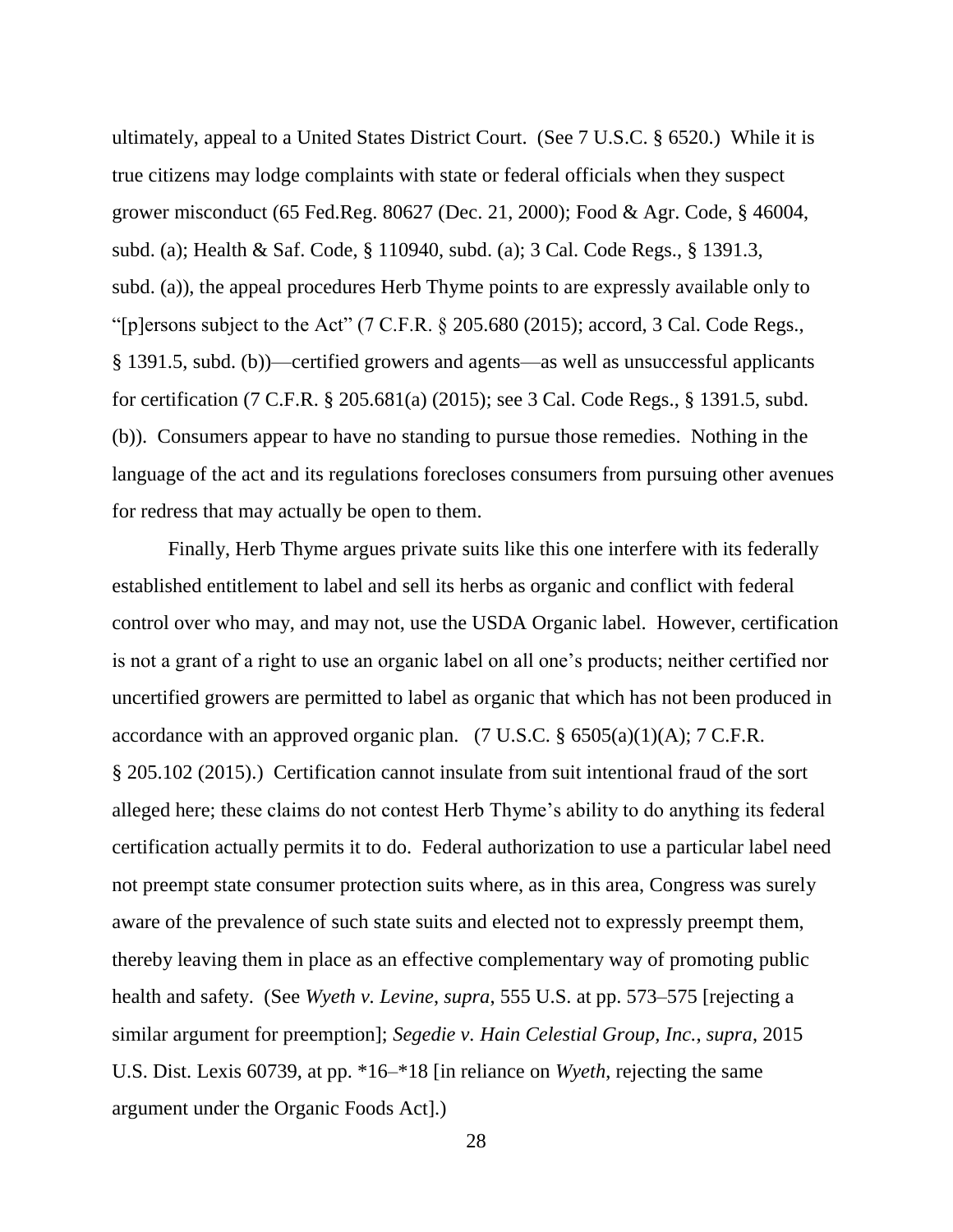In sum: the complaint here alleges Herb Thyme has engaged in fraud by intentionally labeling conventionally grown herbs as organic, thereby pocketing the additional premiums organic produce commands. The purposes and objectives underlying the Organic Foods Act do not suggest such suits are an obstacle; to the contrary, a core reason for the act was to create a clear standard for what production methods qualify as organic so that fraud could be more effectively stamped out and consumer confidence and fair market conditions promoted. Nor does anything in the text or background of the act and its regulations indicate Congress intended remedial exclusivity for the enforcement mechanisms it provided. Finding no obstacle to congressional purposes and objectives, we conclude the complaint here is not preempted.

## III. *Primary Jurisdiction*

In the alternative, Herb Thyme asks us to affirm on primary jurisdiction grounds. (See generally *Nader v. Allegheny Airlines* (1976) 426 U.S. 290, 303–304; *Farmers Ins. Exchange v. Superior Court* (1992) 2 Cal.4th 377, 390.) The trial court declined to rule formally on this argument, and the Court of Appeal did not address it. Consequently, although Quesada sought review as to both preemption and primary jurisdiction, we limited the issues when granting review and explicitly confined ourselves to the only matter developed below, federal preemption. We decline to address the applicability or inapplicability of the primary jurisdiction doctrine to this case, leaving it to the lower courts in the first instance in the event Herb Thyme chooses to pursue the argument.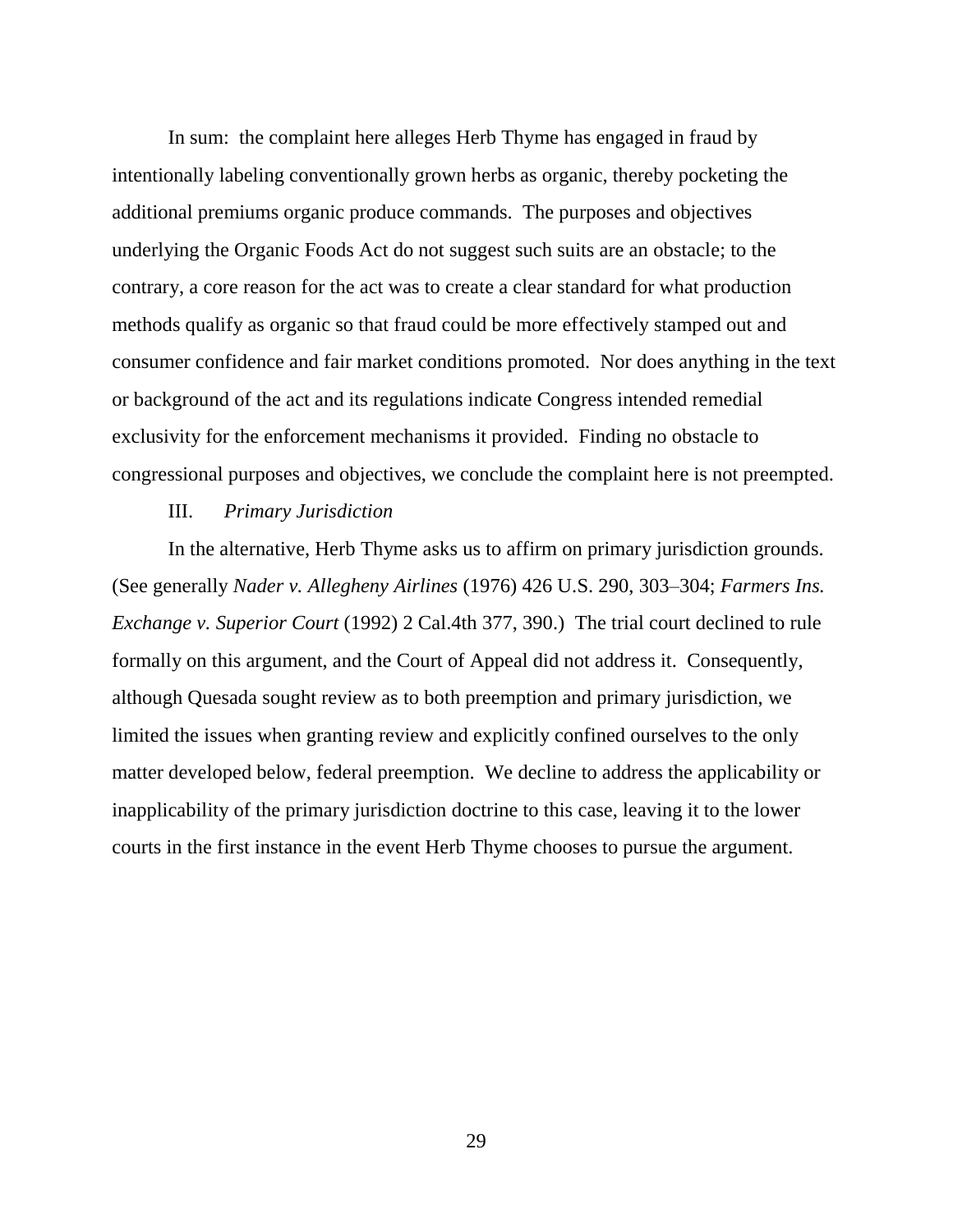## **DISPOSITION**

We reverse the Court of Appeal's judgment and remand for further proceedings not inconsistent with this opinion.

## **WERDEGAR, J.**

**WE CONCUR:**

**CANTIL-SAKAUYE, C. J. CHIN, J. CORRIGAN, J. LIU, J. CUÉLLAR, J. KRUGER, J.**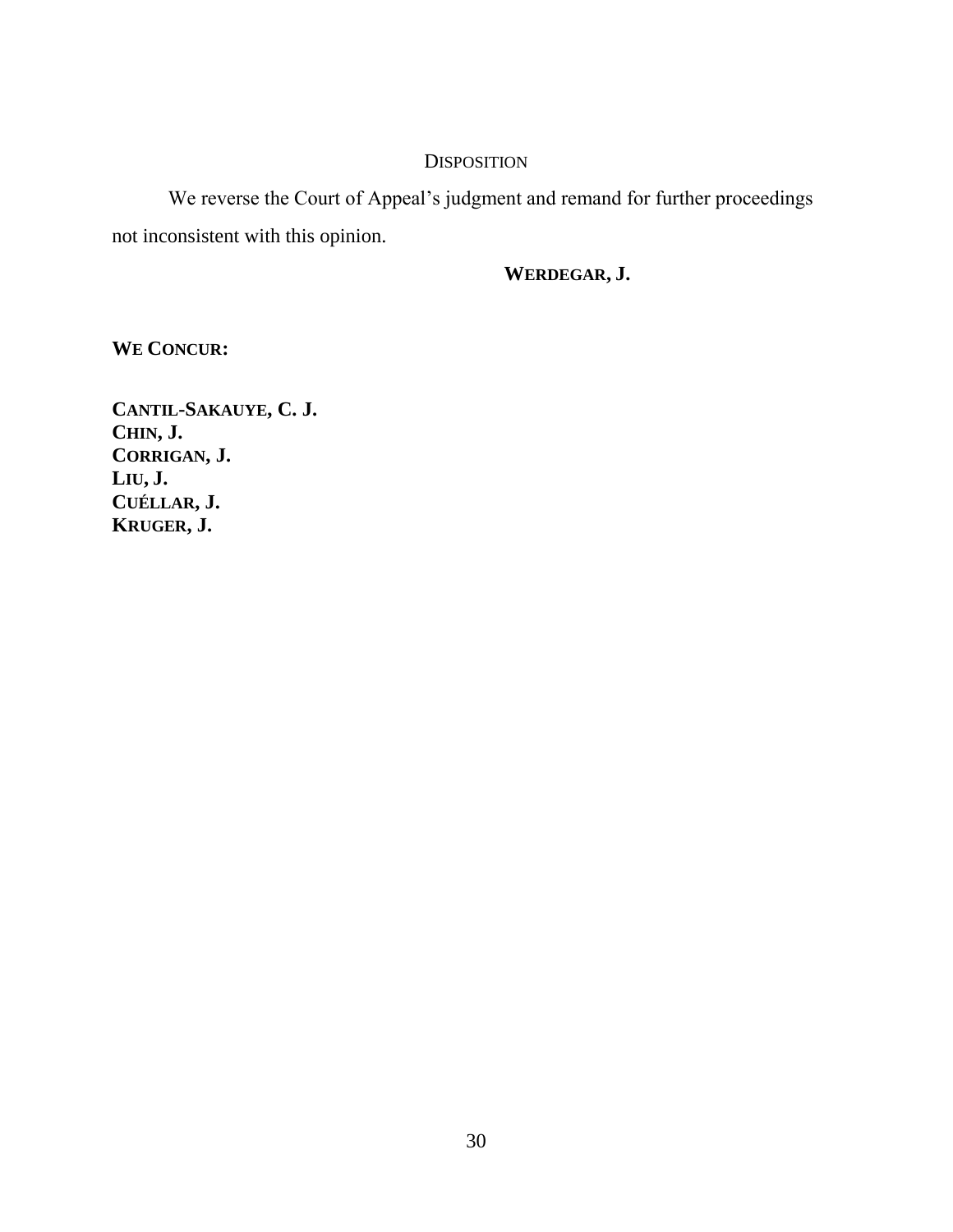*See next page for addresses and telephone numbers for counsel who argued in Supreme Court.*

**\_\_\_\_\_\_\_\_\_\_\_\_\_\_\_\_\_\_\_\_\_\_\_\_\_\_\_\_\_\_\_\_\_\_\_\_\_\_\_\_\_\_\_\_\_\_\_\_\_\_\_\_\_\_\_\_\_\_\_\_\_\_\_\_\_\_\_\_\_\_\_\_\_\_\_\_\_\_\_\_\_\_**

**\_\_\_\_\_\_\_\_\_\_\_\_\_\_\_\_\_\_\_\_\_\_\_\_\_\_\_\_\_\_\_\_\_\_\_\_\_\_\_\_\_\_\_\_\_\_\_\_\_\_\_\_\_\_\_\_\_\_\_\_\_\_\_\_\_\_\_\_\_\_\_\_\_\_\_\_\_\_\_\_\_\_**

**\_\_\_\_\_\_\_\_\_\_\_\_\_\_\_\_\_\_\_\_\_\_\_\_\_\_\_\_\_\_\_\_\_\_\_\_\_\_\_\_\_\_\_\_\_\_\_\_\_\_\_\_\_\_\_\_\_\_\_\_\_\_\_\_\_\_\_\_\_\_\_\_\_\_\_\_\_\_\_\_\_\_**

**\_\_\_\_\_\_\_\_\_\_\_\_\_\_\_\_\_\_\_\_\_\_\_\_\_\_\_\_\_\_\_\_\_\_\_\_\_\_\_\_\_\_\_\_\_\_\_\_\_\_\_\_\_\_\_\_\_\_\_\_\_\_\_\_\_\_\_\_\_\_\_\_\_\_\_\_\_\_\_\_\_\_**

**Name of Opinion** Quesada v. Herb Thyme Farms, Inc.

**Unpublished Opinion Original Appeal Original Proceeding Review Granted** XXX 222 Cal.App.4th 642 **Rehearing Granted**

**Opinion No.** S216305 **Date Filed:** December 3, 2015

**Court:** Superior **County:** Los Angeles **Judge:** Carl J. West

#### **Counsel:**

Kiesel Boucher Larson, Law Office of Raymond P. Boucher, Boucher, Raymond P. Boucher, Maria L. Weitz; Whatley Kallas, Edith M. Kallas, Alan M. Mansfield; Public Justice, Leslie A. Brueckner; Kiesel + Larson, Helen Zukin; Johnson & Johnson and Neville Johnson for Plaintiff and Appellant.

Lexington Law Group, Mark N. Todzo and Howard Hirsch for Center for Food Safety and Organic Consumers Association as Amici Curiae on behalf of Plaintiff and Appellant.

Public Citizen Litigation Group, Adina H. Rosenbaum; Chavez & Gertler and Mark A. Chavez for Public Citizen, Inc., as Amici Curiae on behalf of Plaintiff and Appellant.

Kamala D. Harris, Attorney General, Nicklas A. Akers, Assistant Attorney General, Michele Van Gelderen and Steven De Salvo, Deputy Attorneys General, for State of California as Amicus Curiae on behalf of Plaintiff and Appellant.

Greenberg Traurig, Mark D. Kemple, Karin L. Bohmholdt and Angela L. Diesch for Defendant and Respondent.

U.S. Chamber Litigation Center, Inc., Kate Comerford Todd, Tyler R. Green; Morrison & Foerster, Ruth N. Borenstein and William L. Stern for Chamber of Commerce of the United States of America as Amicus Curiae on behalf of Defendant and Respondent.